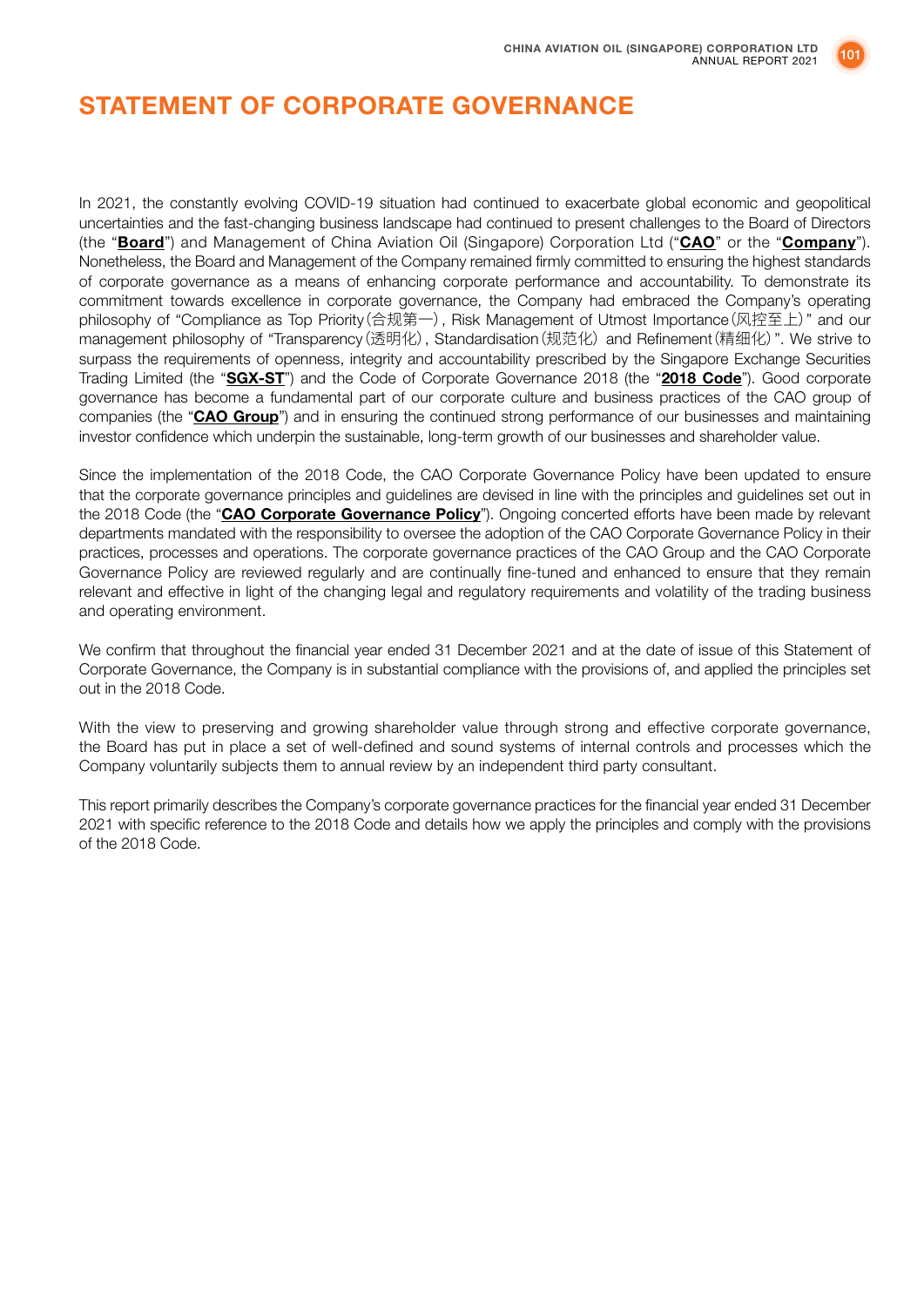

### (A) BOARD MATTERS

### The Board's Conduct of its Affairs

**Role of the Board:** The Board has overall responsibility for the long-term success of the Company and its value creation. Beyond carrying out its statutory duties, the Board also:

- provides entrepreneurial leadership, set strategic objectives, and ensure that the necessary financial and human resources are in place for the Company to meet its objectives;
- sets the Company's values and standards (including ethical standards), and ensure that obligations to shareholders and other stakeholders of the Company are understood and met;
- establishes a framework of prudent and effective controls which enables risks to be assessed and managed, including safeguarding of the interests of shareholders of the Company and the Company's assets;
- ensures compliance with all applicable laws, regulations, policies, directives, guidelines and internal codes of conduct by the Company, its subsidiaries and associated companies over which the Company has control and their respective management;
- ensures accurate, adequate and timely reporting to, and communication with the shareholders of the Company;
- considers sustainability issues, e.g. environmental and social factors, as part of its strategic formulation;
- identifies the key stakeholder groups and recognises that their perceptions affect the Company's reputation; and
- reviews Management performance.

All members of the Board are aware of their responsibility to take decisions objectively which promote the success of the CAO Group for the benefit of shareholders.

The Terms of Reference of the Board sets forth the matters reserved for the Board's decisions, and provides clear directions to Management on matters that must be reviewed and approved by the Board. In addition, Management has the responsibility for overseeing the implementation by the CAO Group's operating subsidiaries of the policies and strategy set by the Board, and for creating the framework for their successful day-to-day operation.

Some of the matters specifically reserved for the Board's review and approval include:

- (a) the Company's corporate strategies and directions, shareholding structures and corporate governance matters;
- (b) all material acquisitions and dispositions of assets of the CAO Group;
- (c) the annual budgets and operating plans;
- (d) the adequacy and integrity of the Company's internal controls, risk management systems, financial reporting systems and monitoring the performance of the CAO Group and the Management;
- (e) dividend distributions;
- (f) any appointment, re-appointment or removal of Chairman of the Board;
- (g) nominations of suitable candidates to the Board of Directors and key management personnel (" $KMP$ "); and
- (h) remuneration-related matters such as the framework and policies for determining the remuneration for Non-Executive Directors and the remuneration for Non-Executive Directors and KMP.

Apart from matters specifically reserved for Board's consideration and decision, the Board will approve transactions exceeding certain threshold limits, whilst delegating authority for transactions below those limits to Board Committees and the Management for approval.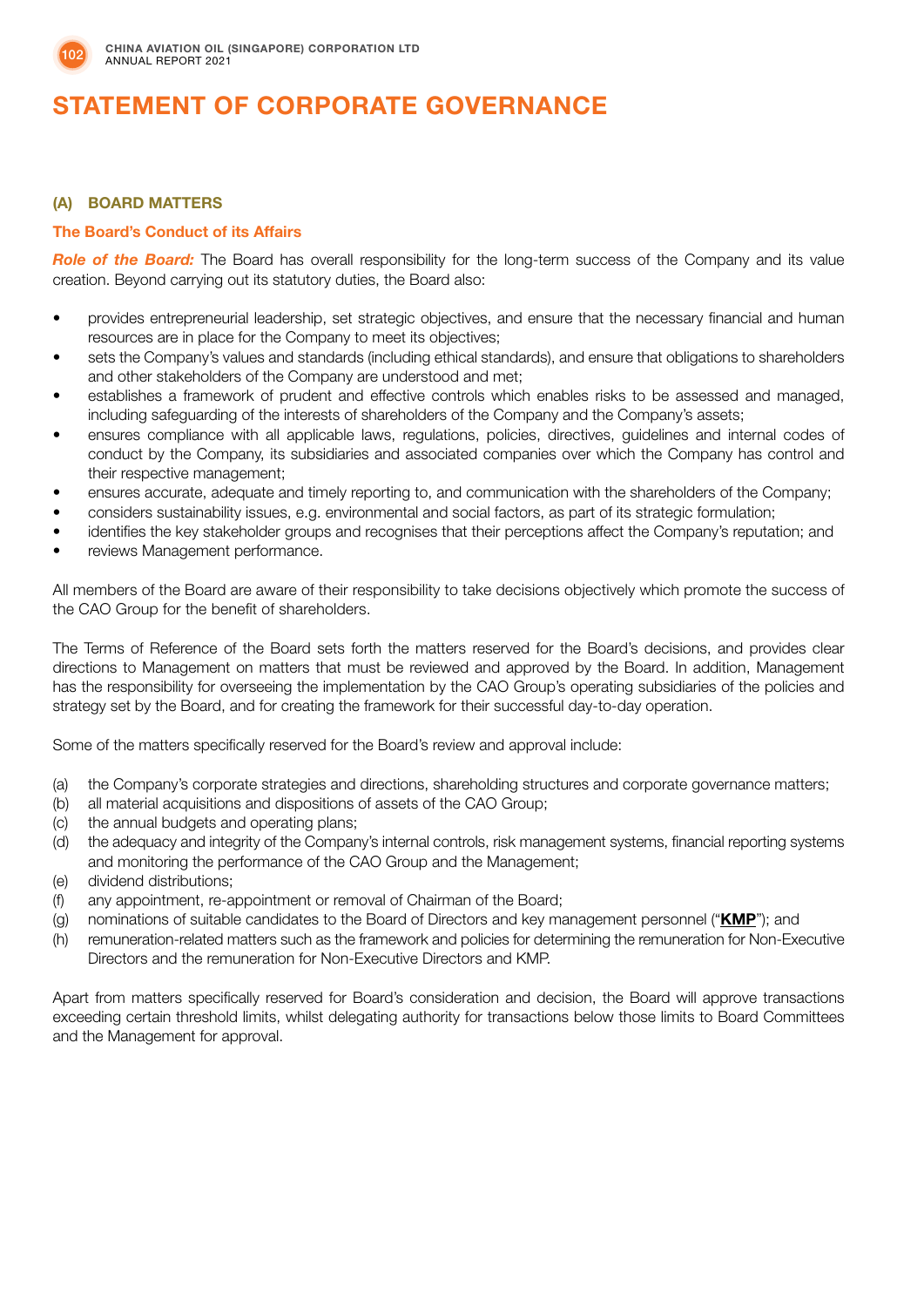

**Composition of the Board:** At the date of issue of this Statement of Corporate Governance, the Board comprises eight (8) Non-Executive Directors and the Chief Executive Officer/Executive Director (the "CEO/ED"). All Independent Directors as well as those nominated by the two (2) major shareholders, namely China National Aviation Fuel Group Limited ("CNAF") and BP Investments Asia Limited ("BP"), were appointed on the strength of their expertise, experience and stature.

The Board is composed of members who are diverse in terms of education, skills, regional and industry experience, geographical origin, interpersonal skills, race, gender and age. Details including the academic and professional qualifications and major appointments of each Director are provided under the "Board of Directors" section of this Annual Report.

The Board recognises and embraces the importance of Board diversity which aims to cultivate a broad spectrum of demographic attributes and personal characteristics in the boardroom, leveraging on differences in thought, perspective, knowledge, skill, regional and industry experience, cultural and geographical background to ensure that the Company retains its competitive advantage.

The Board has put in place Internal Policy Guidelines on Board Diversity to provide guidance to the Nominating Committee in reviewing and assessing the appropriate mix of diversity, skills, experience and expertise required on the Board and the Board Committees of the Company, and the extent to which the required skills and core competencies are represented on the Board. In carrying out its responsibilities in accordance with the said Internal Policy Guidelines on Board Diversity, the Nominating Committee will take into account the Company's diversity objectives as well as the need to maintain flexibility to effectively address Board renewal and succession planning at Board level and to ensure that the Company continues to attract and retain highly qualified individuals to serve on the Board and Board Committees.

The Board believes that a heterogeneous Board will enable the Company to successfully meet the continual challenges and complexities of businesses and having a diverse set of competencies as a primary resource, will contribute to the achievement of the strategic and commercial objectives of the CAO Group which will include: (i) enhancing corporate reputation through signalling positively to the internal and external stakeholders that the CAO Group emphasises diverse constituencies; (ii) driving better business performance and results; (iii) making corporate governance more effective; (iv) encouraging a wider range of ideas and options and ensuring high quality and responsible decision-making capability; and (v) ensuring sustainable growth and development of the CAO Group.

**Delegation of Authority to Board Committees:** To ensure the efficient discharge of its responsibilities and to provide independent oversight of Management, various Board committees namely, the Audit Committee, the Nominating Committee, the Remuneration Committee and the Risk Management Committee have been constituted with clear written terms of reference. Each Committee has the authority to examine issues relevant to their terms of reference and to make recommendations to the Board for action. The ultimate responsibility and decision on all matters still lies with the Board.

During the year under review, the Board Delegation of Authority Management Measures were drawn up to formalise the principles that govern the delegation of authority and to outline the process by which the authority to act and to make decisions is delegated. The objectives of the aforesaid Management Measures include: (i) assigning clear authorities and accountabilities; (ii) creating a sound internal control environment, while facilitating efficient decision making; and (iii) setting out matters specifically reserved for determination by the Board/Board Committees and those matters delegated to the Management, thereby ensuring that decisions made and actions taken are by the appropriate levels.

To optimise operational efficiency, the Company regularly reviews and updates its financial authorisation and approval limits for purchases and expenses requisitions as well as expenses/fees relating to costs of sales (within and outside the approved full-year budget) in tandem with the business operational needs.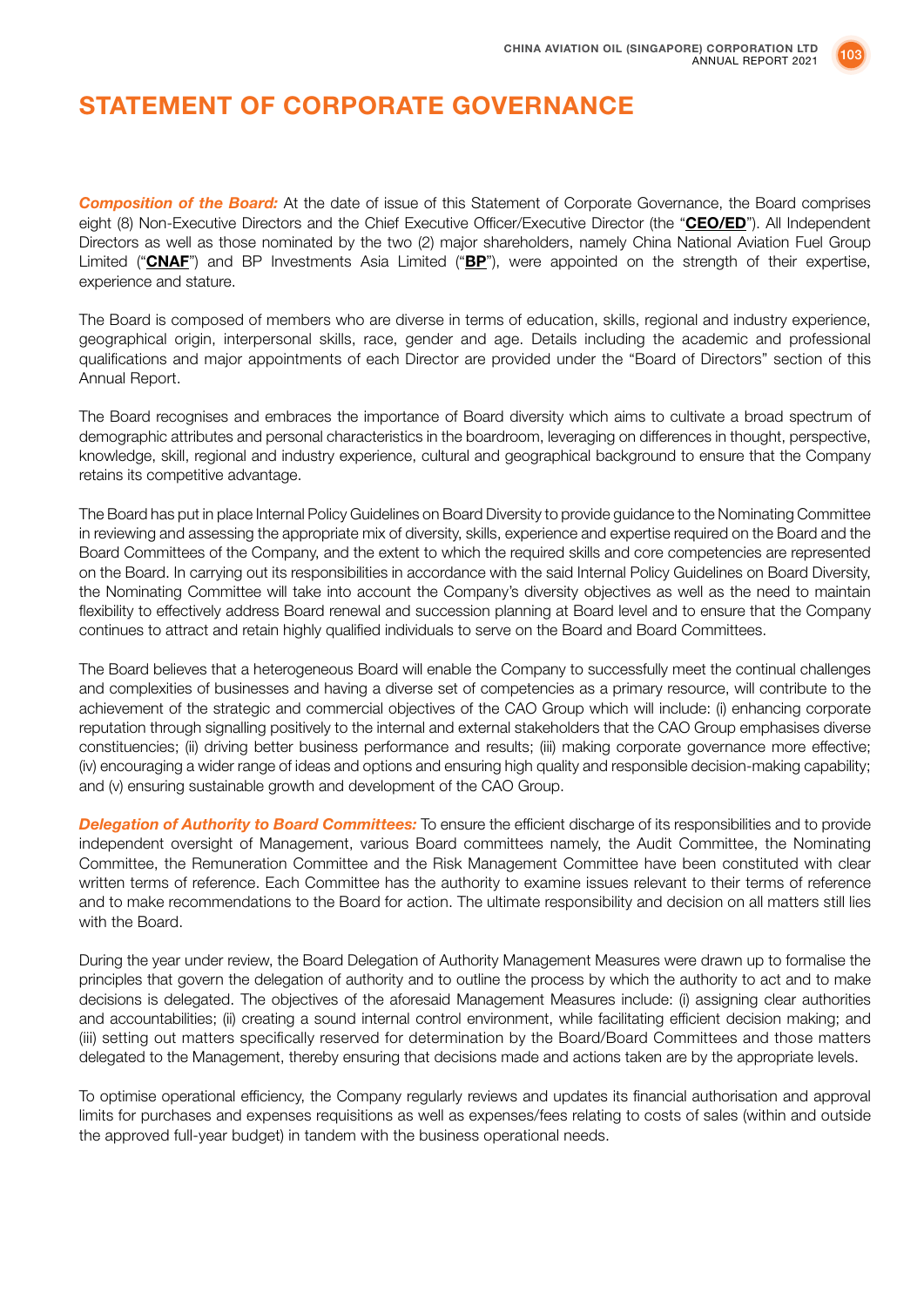

*Meetings of the Board and Board Committees:* Notwithstanding the adoption of half-yearly reporting of financial results of the Company from the financial year ended 31 December 2020, the Board continued to meet on a quarterly basis. The Board met four (4) times in 2021. At the scheduled Board meetings for the financial year 2021, the Board: (i) reviewed and approved the release of the half-year and full-year results; (ii) discussed reports by Management relating to major corporate activities; (iii) approved the annual budget; and (iv) reviewed the performance of the CAO Group's businesses. When Directors cannot be physically present, telephonic attendance and conference via audio-visual communication at Board and Board committee meetings are allowed under the Company's Constitution. The number of meetings of the Board and Board Committees held in 2021 as well as the attendances of each Board member at these meetings are disclosed below:

|                                                          |                                 |                         | <b>Independent</b> |                                           |                |                              |
|----------------------------------------------------------|---------------------------------|-------------------------|--------------------|-------------------------------------------|----------------|------------------------------|
| <b>Name of Director</b>                                  | <b>Board</b><br><b>Meetings</b> | <b>Audit</b>            |                    | <b>Nominating Remuneration Management</b> | <b>Risk</b>    | Directors'<br><b>Meeting</b> |
| <b>Gong Feng</b>                                         | $\overline{4}$                  | N.A.                    | N.A.               | N.A.                                      | N.A.           | N.A.                         |
| <b>Teo Ser Luck</b>                                      | 4                               | $\overline{4}$          |                    | N.A.                                      | $\overline{4}$ |                              |
| Wang Yanjun                                              | 4                               | N.A.                    | N.A.               | N.A.                                      | N.A.           | N.A.                         |
| Li Yongji <sup>(1)</sup>                                 | $\overline{2}$                  | $\overline{2}$          | N.A.               | N.A.                                      | $\overline{2}$ | N.A.                         |
| Zhang Yuchen <sup>(2)</sup>                              | 4                               | $\overline{1}$          |                    | $\overline{2}$                            | $\overline{2}$ | N.A.                         |
| Li Runsheng <sup>(3)</sup>                               | 3                               | 3                       | N.A.               | $\overline{2}$                            | N.A.           | N.A.                         |
| <b>Hee Theng Fong</b>                                    | 4                               | $\overline{4}$          | N.A.               | 3                                         | $\overline{4}$ |                              |
| <b>Conrad Frederick James</b><br>Clifford <sup>(4)</sup> | $\overline{2}$                  | N.A.                    | $\Omega$           |                                           | $\overline{2}$ | $\Omega$                     |
| Bella Young Pit Lai <sup>(5)</sup>                       | $\overline{2}$                  | $\overline{1}$          | N.A.               |                                           | $\mathbf 1$    | N.A.                         |
| Eugene Leong Jhi Ghin (6)                                | N.A.                            | N.A.                    | N.A.               | N.A.                                      | N.A.           | N.A.                         |
| Richard Yang Minghui <sup>(7)</sup>                      | $\mathcal{P}$                   | $\mathcal{P}$           | N.A.               | $\mathcal{P}$                             | N.A.           | N.A.                         |
| Shi Lei <sup>(8)</sup>                                   | $\mathbf 1$                     | N.A.                    | $\Omega$           | $\Omega$                                  | $\Omega$       | N.A.                         |
| Fu Xingran <sup>(9)</sup>                                | 1                               | $\overline{\mathbf{1}}$ |                    |                                           | N.A.           |                              |
| Jeffrey Goh Mau Seong (10)                               |                                 | N.A.                    |                    |                                           |                |                              |
| <b>Number of Meetings Held</b>                           | $\overline{4}$                  | $\overline{4}$          |                    | 3                                         | $\overline{4}$ |                              |

#### Notes:

(1) Mr Li Yongji, a CNAF-nominee Director, resigned as a Non-Executive, Non-Independent Director on 1 September 2021. He concurrently relinquished his office as Vice Chairman of the Audit Committee, Vice Chairman of the Risk Management Committee and as a member of the Nominating Committee.

(2) Mr Zhang Yuchen, a CNAF-nominee Director and a Non-Executive, Non-Independent Director was appointed as the Vice Chairman of the Audit Committee and the Vice Chairman of the Risk Management Committee in place of Mr Li Yongji on 1 September 2021. He concurrently relinquished his office as the Vice Chairman of the Remuneration Committee and as the Vice Chairman of the Nominating Committee. He remained as a member of the Nominating Committee.

(3) Mr Li Runsheng resigned as a Non-Executive, Independent Director on 30 September 2021. He concurrently relinquished his office as the Chairman of Nominating Committee and as a member of the Audit Committee and the Remuneration Committee.

(4) Mr Conrad Frederick James Clifford was appointed as a Non-Executive, Independent Director on 19 February 2021 in place of Mr Eugene Leong Jhi Ghin. He was concurrently appointed as the Chairman of the Remuneration Committee and a member of the Nominating Committee and the Risk Management Committee. Mr Clifford resigned as a Non-Executive, Independent Director on 31 December 2021. He concurrently relinquished his office as the Chairman of Remuneration Committee and as a member of the Nominating Committee and the Risk Management Committee.

(5) Ms Bella Young Pit Lai, a BP-nominee Director, resigned as a Non-Executive, Non-Independent Director on 31 May 2021. She concurrently relinquished her office as a member of the Audit Committee, the Risk Management Committee, the Nominating Committee and the Remuneration Committee.

(6) Mr Eugene Leong Jhi Ghin, a BP-nominee Director, resigned as a Non-Executive, Non-Independent Director on 19 February 2021. He concurrently relinquished his office as the Chairman of the Risk Management Committee and as a member of the Audit Committee.

(7) Dr Richard Yang Minghui, a BP-nominee Director, was appointed as a Non-Executive, Non-Independent Director on 31 May 2021 in place of Ms Bella Young Pit Lai. He was concurrently appointed as a member of the Audit Committee and the Remuneration Committee.

(8) Mr Shi Lei, a CNAF-nominee Director, was appointed as a Non-Executive, Non-Independent Director on 1 September 2021. He was concurrently appointed as the Vice Chairman of the Nominating Committee, Vice Chairman of the Remuneration Committee and as a member of the Risk Management Committee.

(9) Dr Fu Xingran was appointed as a Non-Executive, Independent Director on 30 September 2021 in place of Mr Li Runsheng. He was concurrently appointed as the Chairman of the Nominating Committee and a member of the Audit Committee and the Remuneration Committee.

(10) Dr Jeffrey Goh Mau Seong was appointed as a Non-Executive, Independent Director on 31 December 2021 in place of Mr Conrad Frederick James Clifford. He was concurrently appointed as the Chairman of the Remuneration Committee and as a member of the Nominating Committee and the Risk Management Committee.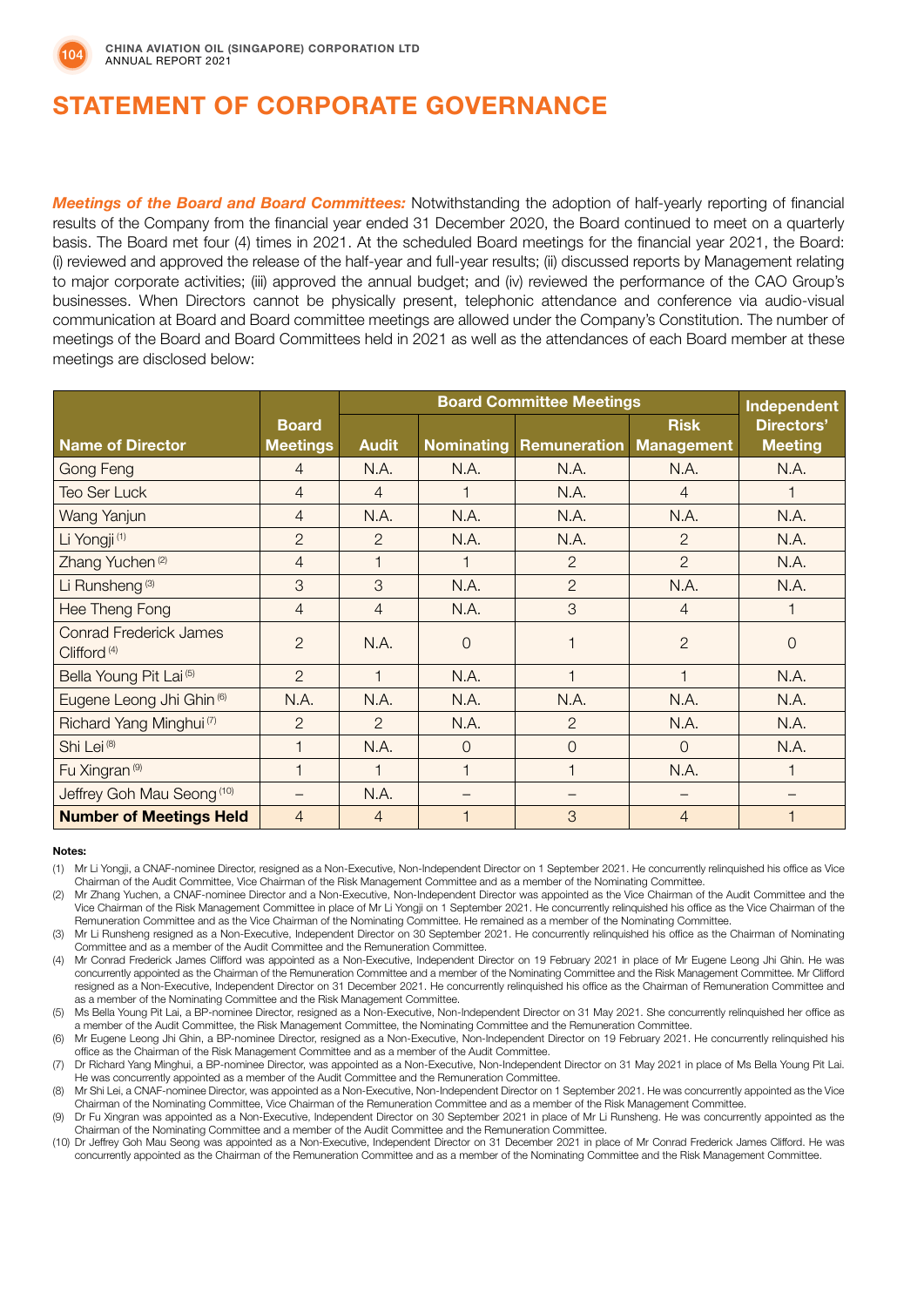

*Quarterly Meetings of Board and Board Committees, Independent Directors' Meeting and Annual General Meeting:* Meetings of the Board and Board Committees, Independent Directors' meeting and the Annual General meeting of the Company for each year are scheduled some time in the month of July in the preceding year to facilitate the Directors' individual administrative arrangements in respect of any competing commitments.

*Director Familiarisation Programme:* A formal letter is sent to newly appointed Non-Executive Directors upon their appointment explaining their duties and obligations as a Director as well as the governance policies and practices of the CAO Group. In addition, the formal letter of appointment sets out their expected time commitment and make clear that, by accepting the appointment, they are confirming that they are able to meet the expectations of their role. They are also required to disclose their other significant commitments to the Board prior to their appointment and to give notice of any subsequent changes.

Comprehensive and tailored training is provided for all new Directors appointed to the Board as part of their orientation to ensure that they are familiar with (i) the Company's strategic objectives and the nature and scope of its operations; (ii) the Board's role and the governance structure and processes of the Company; (iii) Directors' duties and responsibilities under statute and common law; (iv) applicable legal requirements and other regulatory requirements; (v) broad overview on the rules of SGX-ST Listing Manual; and (vi) the CAO Corporate Governance Policy. Facility visits to our associated companies' premises are also arranged to enable newly appointed Directors to acquire an understanding of the CAO Group's business operations.

Despite the ongoing coronavirus situation in 2021, comprehensive director familiarisation sessions for newly appointed Directors who joined the Board in 2021 were arranged whenever practicable. The purpose of the familiarisation sessions would be to familiarise them with the business activities, strategic direction, policies and corporate governance practices of the CAO Group. Areas covered included the Corporate Strategy and Investments, Oil Trading and Aviation Marketing Businesses of the CAO Group, Risk Management Framework, Policies and Practices, overview of the financial performance of the CAO Group, Investor Relations Activities, Compliance and Internal Audit function, Directors' Duties and Continuing Listing Obligations and Governance Structure, Policy and Practices of the CAO Group. These sessions also provided opportunities for these newly appointed Directors to get acquainted with senior management, and also foster better rapport and communications with Management.

For any Director who has no prior experience as a director of a listed company, arrangements will be made for him or her to attend the Listed Entity Director ("LED") Programme conducted by the Singapore Institute of Directors ("SID") within a year of his or her appointment. Accordingly, the Company had arranged for Mr Gong Feng, Mr Shi Lei, Mr Zhang Yuchen, Mr Conrad Frederick James Clifford, Dr Richard Yang Minghui and Dr Fu Xingran to attend the LED Programme conducted by SID, within one year of their respective date of appointment as a Director of CAO.

*Continuing Professional Development of Directors:* In line with CAO's Policy on Director Orientation and Professional Development adopted by the Board, continuing professional development programmes were organised for Directors to ensure that all Directors are updated on important market developments in the industry relevant to the business of the CAO Group and issues which may have a significant impact on the businesses, financial and operational matters of the CAO Group. These programmes are conducted by external advisers, experts or senior management and these included a Board Information Session on "Carbon Market Insights" conducted by Ernst & Young LLP Singapore. The Company also provides the Board with updates on developments in laws and regulations or changes in regulatory requirements and financial reporting standards, which are relevant to or may affect the CAO Group's businesses. The Directors have been periodically updated on various aspects of the CAO Group's operations through briefings, informal discussions and meetings with Management. As part of the Company's continuing professional education for Directors, the Company circulates to the Board articles, reports and news releases issued by the SGX-ST which are relevant to the CAO Group's businesses. Also, wherever applicable, meetings are arranged for the Directors to meet with relevant experts on issues which impact the CAO Group's operating environment. In addition, the Directors are encouraged to attend appropriate relevant external programmes such as those conducted by the SID or seminars organised by the SGX-ST or other professional institutions, at the Company's expense. The Directors may also, at any time, request further information or meetings with Management on the CAO Group's operations. The Company has also made arrangements for Directors to conveniently access selected courses from the Thomson Reuters e-learning portal. These courses included: (1) "Information Security and Cyber Risk Awareness"; (2) "Cyber Resilience"; and (3) "Introduction to Corporate Social Responsibility and ESG Investing".

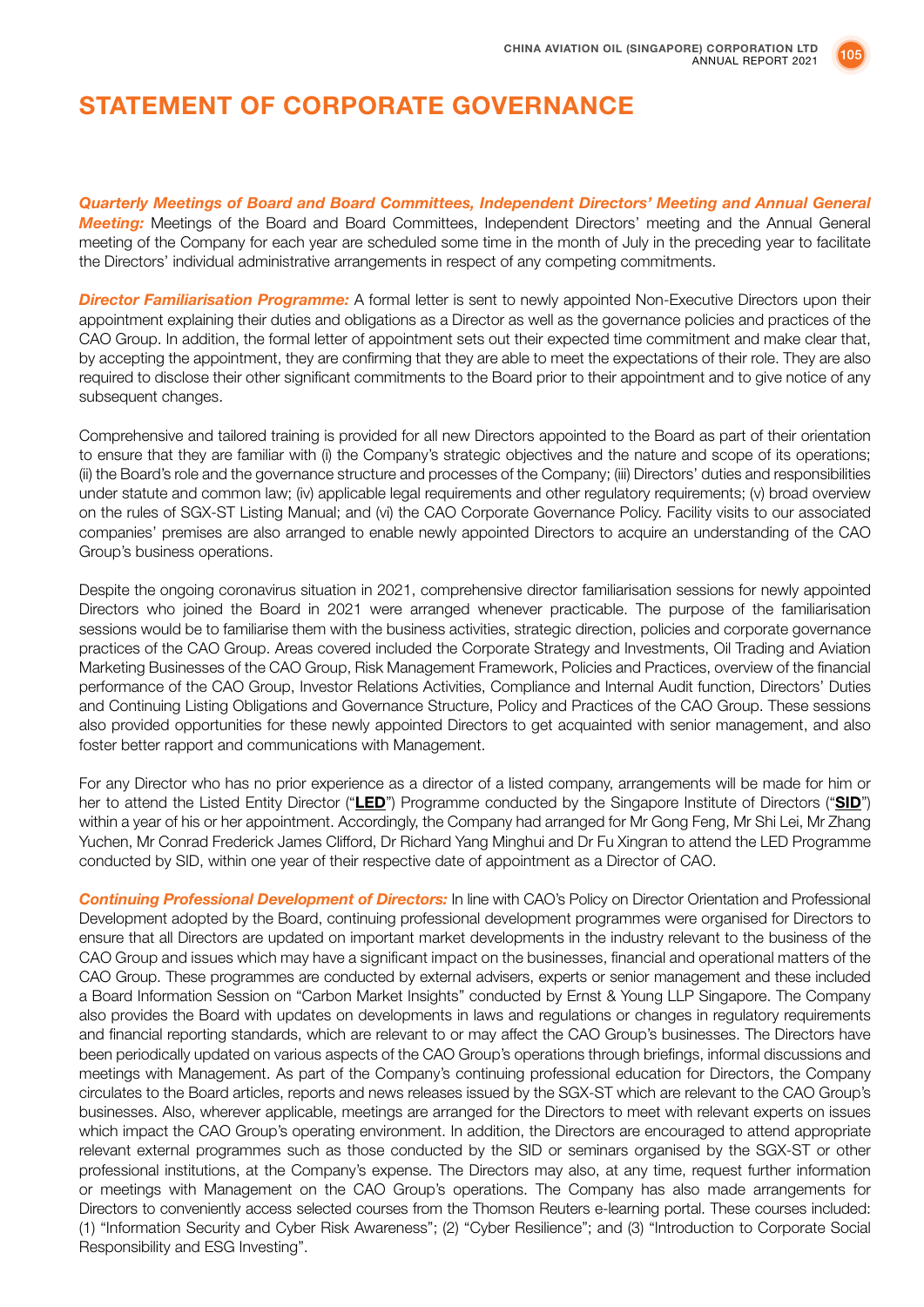

*Directors' Disclosure of Interests:* The Board has established the Board of Directors Conflict of Interest Policy (the "Board Conflict of Interest Policy") which is adjunct to the Company's overarching commitment to high levels of integrity and transparency. The Board Conflict of Interest Policy provides guidance and assistance to the Board in identifying and disclosing actual and potential conflicts of interest, and to help ensure the avoidance of any conflicts of interest where necessary.

All Directors are required to officially disclose their interests in the Company including any interested person transactions with the Company. To facilitate a comprehensive disclosure by Directors and the CEO/ED of the Company of any interests arising from multiple or cross directorships, shares or equity ownership interests etc., a revised letter template for the general disclosure of interests by Directors and the CEO/ED have been devised for use by Directors and the CEO/ED. As a further commitment of the Board to transparent disclosure, management and monitoring of existing and potential conflicts of interest, a "Conflict of Interest Disclosure Form" by Directors and KMP of the Company has been devised to facilitate adequate and timely disclosures by Directors and KMP.

Any Director who has an interest that may present a conflict between (a) his or her obligation with the Company and his or her personal business or other interests; and/or (b) the interests of the appointing major shareholder and the interests of the Company on which he or she serves, will either recuse himself or herself from participating in the deliberations and voting on the matter or declare his or her interest and abstain from decision-making.

All Directors practise good governance by updating the Company about changes to their interests in a timely manner.

### Board Composition and Guidance

**Composition of Independent Directors on the Board:** Of the nine (9) members on the Board, five (5) are nominated by substantial shareholders and are deemed as non-independent. The four (4) Independent Directors namely, Mr Teo Ser Luck, Mr Hee Theng Fong, Dr Fu Xingran and Dr Jeffrey Goh Mau Seong constitute about forty-four percent. (44%) of the Board. Currently, at least two (2) Independent Directors are resident in Singapore. These two (2) Independent Directors are Mr Teo Ser Luck and Mr Hee Theng Fong. None of the nine (9) Board members is related to one another.

**Independent Element of the Board:** The Nominating Committee assesses and determines the independence of a Director upon appointment and on an annual basis. The Nominating Committee takes into consideration CAO's Internal Policy Guidelines on Directors' Test of Independence which set out the process for considering the independence of Directors of the Company (the "Directors' Test of Independence Policy"). The Directors' Test of Independence Policy (i) specifies the materiality thresholds and independence criteria which the Nominating Committee will use to assess the independence of a Director; (ii) identifies the information that the Company will collect from Directors to enable the Nominating Committee to assess the independence of Directors; and (iii) outlines the basis of disclosure to shareholders of the assessment of the independence of Directors, including the disclosure of any relationships that may be perceived to affect the independence or objectivity of a Director.

The Nominating Committee carried out the review on the independence of the Non-Executive Directors in September 2021 by taking into consideration the Directors' Test of Independence Policy and the information collected from each Director through the completion by each Director of a confirmation of independence checklist. The Director is required to declare any circumstances in which he may be considered non-independent. The Nominating Committee will then review the confirmation of independence checklist by applying the Directors' Test of Independence before affirming the independence of a Director.

In the Form of Director's Declaration for 2021, Mr Teo Ser Luck, Mr Hee Theng Fong, Dr Fu Xingran and Dr Jeffrey Goh Mau Seong had each confirmed that there were neither any circumstances that could have materially interfered with his exercise of unfettered and independent judgment nor were there any occurrence of any circumstances where the interests of CAO might not be best served by the interests of the major shareholders of CAO. All have demonstrated their independence in character and judgement in discharging their duties and responsibilities as Directors of the Company and their ability to act in the best interests of the Company. This is evident from the minutes of the proceedings of the Board and Board Committees where they had expressed individual viewpoints and objectively scrutinised and sought clarifications from the Management, employees, external auditors and internal auditors of CAO as they considered necessary.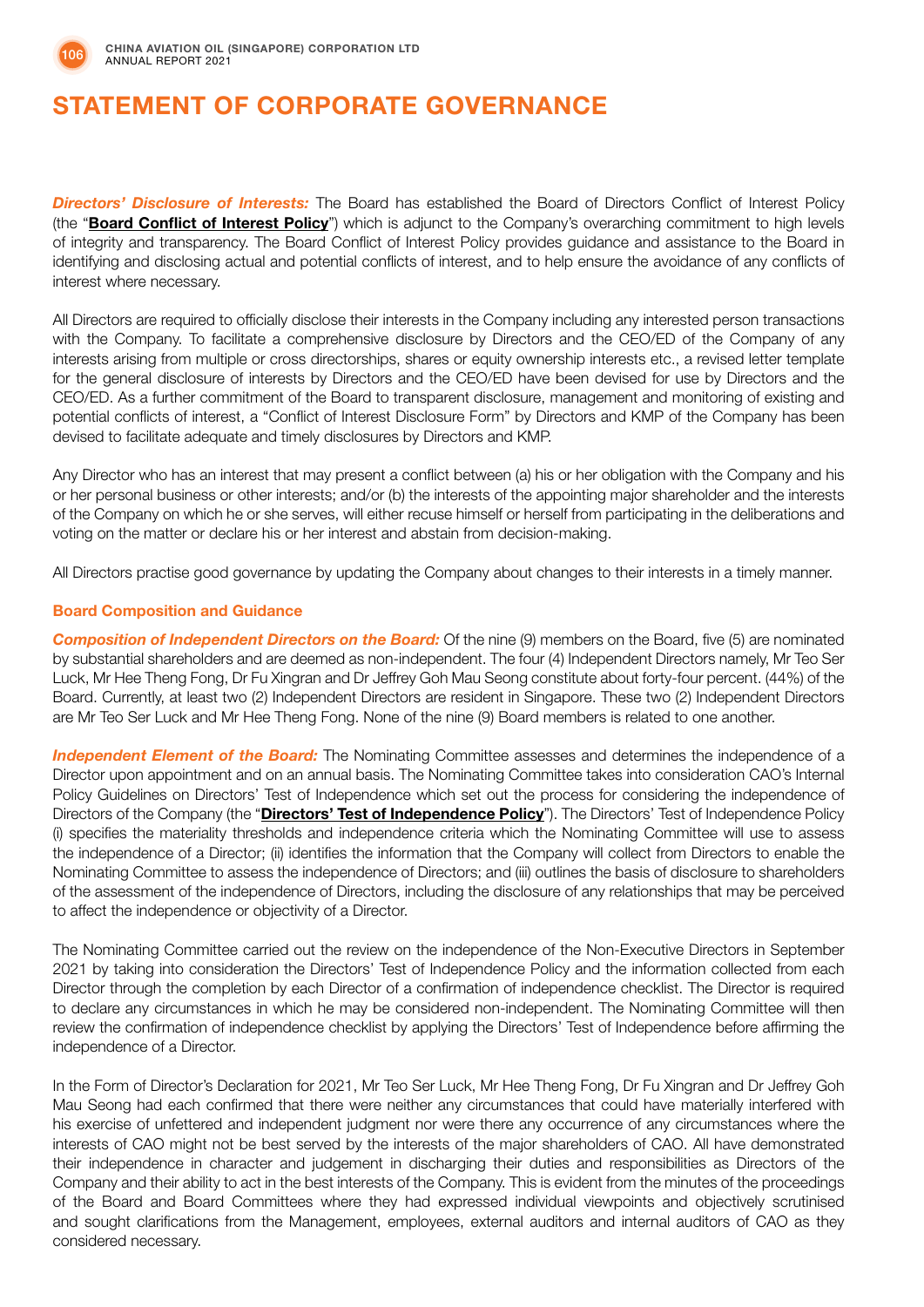

The Board accepted the Nominating Committee's views and affirmed the independence of these Directors.

The composition of the Board is reviewed annually by the Nominating Committee. The Nominating Committee is satisfied that the Board comprises Directors who as a group possess the necessary calibre, experience and core competencies for effective decision- making. Individual directors' profiles can be found in "Board of Directors" section of the Annual Report.

All Singapore-listed companies are required to comply with Provision 2.2 of the 2018 Code which stipulates that Independent Directors should make up a majority of the Board where the Chairman is not independent. In this regard, considering that the rationale of Provision 2.2 of the 2018 Code is basically intended to prevent any one (1) major shareholder from dominating the decision-making process of the Board where the Chairman of the Board and the Chief Executive Officer are both nominated by the same major shareholder and notwithstanding that the Chairman of the Board is not an Independent Director of the Company, there already exists an appropriate level of checks and balances in the management and operation of the Company via the Shareholders' Agreement as the composition of the Board of Directors of the Company presently comprises representatives from its two (2) major shareholders namely, CNAF and BP. Matters requiring the Board's approval are discussed and deliberated with participation from each member of the Board and the decision are based on collective decision without any individual or small group of individuals influencing or dominating the decision-making process. In addition, the Company had appointed a Lead Independent Director from amongst the Independent Directors of the Company. Hence, considering that the safeguards for a balanced Board are already in place, the Board is of the view that it would be appropriate to maintain the present Board composition of the Company for the foreseeable future.

*Separate Role of Chairman and CEO:* The Chairman, with the assistance of the Lead Independent Director, is primarily responsible for overseeing the overall management and strategic development of the Company. With the assistance of the Company Secretary, the Chairman schedules Board meetings and ensures that all procedures and good governance practices are complied with. The CEO/ED consults both with the Chairman and the Lead Independent Director for their views on the agenda for Board meetings.

The CEO/ED executes the Board's decisions and is responsible for the day-to-day running of the Company's business, making operational decisions for the Company and implementing the Company's business, direction, strategies and policies.

The Chairman regularly consults with the Lead Independent Director as well as other members of the Board and Board committees on major issues. As such, the Board believes there are adequate safeguards in place against having a concentration of power and authority in a single individual.

The Chairman and the CEO/ED are not related to each other.

The list of responsibilities of the Chairman and the CEO/ED is available for inspection at the Company's registered office.

*Regular Meetings of Independent Directors:* In accordance with the CAO Corporate Governance Policy, the Independent Directors of CAO meet at least once a year, without the presence of the other Directors, to discuss any matters relevant to the CAO Group, such as its investment criteria, risk management and internal controls, risk appetite and risk tolerance, performance of management, Board communication and performance, and strategic issues. The Independent Directors of CAO met in November 2021 at a meeting chaired by the Lead Independent Director without the presence of the other Directors and the Management.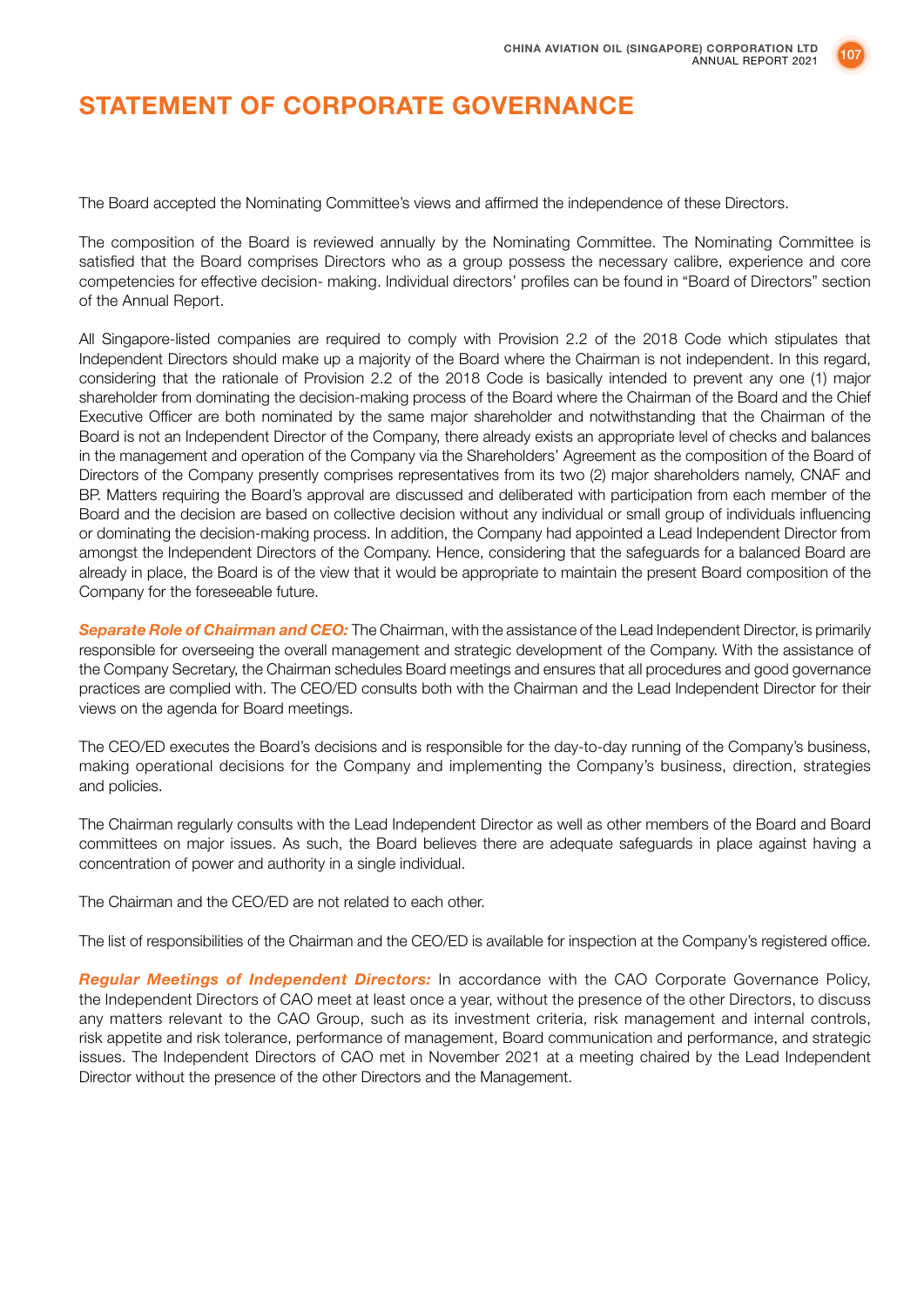

#### Board Membership

*Composition of Nominating Committee and Terms of Reference:* The Nominating Committee was established by the Board to make recommendations for all Board appointments. As at the date of this report, the Nominating Committee comprises five (5) members, the majority of whom, including its Chairman, are Independent Non-Executive Directors:

#### Nominating Committee

| Fu Xingran <sup>(1)</sup>            | Chairman      |
|--------------------------------------|---------------|
| Shi Lei <sup>(2)</sup>               | Vice Chairman |
| Teo Ser Luck                         | Member        |
| Zhang Yuchen <sup>(3)</sup>          | Member        |
| Jeffrey Goh Mau Seong <sup>(4)</sup> | Member        |

#### Note:

(1) Dr Fu Xingran was appointed as Chairman on 30 September 2021 in place of Mr Li Runsheng.

(2) Mr Shi Lei was appointed as Vice Chairman on 1 September 2021 in place of Mr Zhang Yuchen.

(3) Mr Zhang Yuchen stepped down as Vice Chairman but remained as a member on 1 September 2021.

(4) Dr Jeffrey Goh Mau Seong was appointed as a member on 31 December 2021 in place of Mr Conrad F.J. Clifford.

The Chairman of the Nominating Committee is not associated with any substantial shareholder of the Company.

The Nominating Committee held one (1) meeting in 2021 where it met to discuss and review (i) the independence of Non-Executive Directors; (ii) Board Performance Evaluation; and (iii) the Nominating Committee Annual Self-Assessment Findings. The Nominating Committee had also reviewed and approved several other matters under its remit via email circulation.

The responsibilities of the Nominating Committee include:

- (a) the review of the structure, size and composition of the Board and the Board Committees;
- (b) the review of the succession plans for the Board Chairman, Directors and Chief Executive Officer;
- (c) the development of a transparent process for evaluating and the performance of the Board, its Board Committees and Non-Executive Directors, including assessing whether the Non-Executive Directors are able to commit enough time to discharge their responsibilities and the maximum number of listed company Board representations which a Director may hold;
- (d) the review of the training and professional development programmes of the Board;
- (e) the appointment and re-appointment of all Directors (including alternate Directors, if any);
- (f) the review and confirmation of the independence of each Director; and
- (g) the review of the management structure of key operating subsidiaries of the Company and evaluation of the performance of key management personnel of these key operating subsidiaries, as and when proposed by any Director.

*Board Nomination Process for the Selection and Appointment of New Independent Directors:* The Nominating Committee will generally apply the Internal Guidelines for Selection and Appointment of Independent Directors of CAO (the "Internal Guidelines") for the process of identifying, evaluating and selecting suitable candidates for appointments as new Independent Directors of the Company. In considering the overall balance of the Board's composition, the Nominating Committee will give due consideration to the selection and evaluation criteria set out in the Internal Guidelines, having regard to the normally accepted nomination criteria which include but not limited to (i) the appropriate background, experience, industry knowledge or ability to acquire that knowledge, professional skills and qualifications; (ii) demonstrated, willingness to devote the required time, including being available to attend meetings of the Board and Board Committees; and (iii) high levels of personal and professional integrity as well as business ethics.

In the case of selection and appointment of CNAF-Nominee Directors and BP-Nominee Directors, the Nominating Committee will not apply the Internal Guidelines. However, with regard to the nominations received from either CNAF or BP for the appointment and/or replacement of their respective nominee Directors, the Nominating Committee may apply the relevant evaluation criteria in the Internal Guidelines when assessing their suitability in complementing the core competencies of the Board at that time.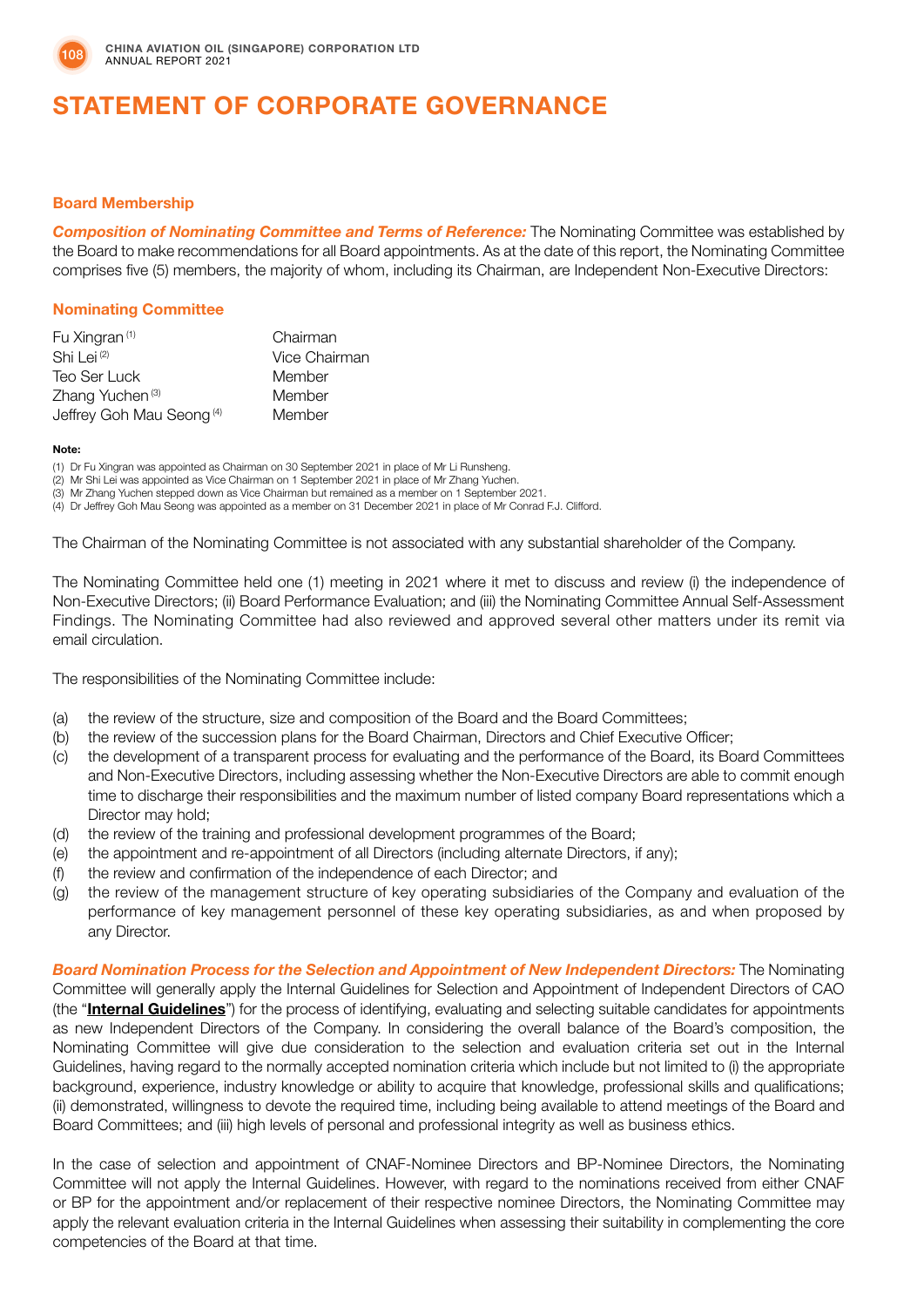

In the course of the year, Dr Richard Yang Minghui, a BP-nominee Director was appointed as a Non-Executive, Non-Independent Director of the Company in place of Ms Bella Young Pit Lai in May 2021 and Mr Shi Lei, a CNAF-nominee Director, was appointed as a Non-Executive, Non-Independent Director of the Company in place of Mr Li Yongji in September 2021. Prior to the respective appointments of Dr Richard Yang Minghui and Mr Shi Lei, Nominating Committee had considered the relevant evaluation criteria in the Internal Guidelines when assessing the suitability of Dr Richard Yang Minghui and Mr Shi Lei in complementing the core competencies of the Board. Following consideration and assessment, the Nominating Committee submitted its recommendations to the Board for approval of the respective appointments of Dr Richard Yang Minghui and Mr Shi Lei as Non-Executive, Non-Independent Directors of the Company. The Board had considered the recommendations of the Nominating Committee and the backgrounds, qualifications and experiences of Dr Richard Yang Minghui and Mr Shi Lei respectively and approved the respective appointments of Dr Richard Yang Minghui as a Non-Executive, Non-Independent BP-nominee Director of the Company and Mr Shi Lei as a Non-Executive, Non-Independent CNAF-nominee Director of the Company.

During the course of the year, the Nominating Committee commenced the search for prospective candidates identified from a number of sources which included referrals from directors' contacts, industry partners and candidates identified through the Board Appointment Services of the SID. The members of the Nominating Committee/Independent Directors conducted interviews with identified candidates to assess and ascertain their suitability for appointment as Independent Directors of the Company to fill the casual vacancies in the Board following the resignation of Mr Li Runsheng and Mr Conrad F.J. Clifford in September 2021 and December 2021 respectively. Following careful consideration and assessment, Dr Fu Xingran and Dr Jeffrey Goh Mau Seong were shortlisted as candidates for appointment as Independent Directors of the Company. The Nominating Committee had considered the relevant evaluation criteria in the Internal Guidelines when assessing their suitability in complementing the core competencies of the Board. Following consideration and assessment, the Nominating Committee submitted its recommendations to the Board for approval of the appointment of Dr Fu Xingran as an Independent Director of the Company on 30 September 2021 in place of Mr Li Runsheng who stepped down as an Independent Director in support of board renewal following his tenure as an Independent Director of the Company of more than six (6) years. Similarly, following consideration and assessment, the Nominating Committee submitted its recommendations to the Board for approval of the appointment of Dr Jeffrey Goh Mau Seong as an Independent Director of the Company on 31 December 2021 in place of Mr Conrad F.J. Clifford who stepped down as an Independent Director due to his heavy principal commitments following his overseas posting to the Head Office of International Air Transport Association in Geneva. The Board had considered the recommendations of the Nominating Committee and the background, qualifications and experiences of each of Dr Fu Xingran and Dr Jeffrey Goh Mau Seong. After having confirmed the independence of each of Dr Fu Xingran and Dr Jeffrey Goh Mau Seong, the Board approved the appointment Dr Fu Xingran as an Independent Director of the Company on 30 September 2021 and the appointment of Dr Jeffrey Goh Mau Seong as an Independent Director of the Company on 31 December 2021.

*Directors' Multiple Directorships in Listed Companies:* In line with the Board adopted guiding principles for the determination of a specified maximum number of listed board representations. Directors of CAO should not, as a general guide, hold more than six (6) board representations in listed companies (the "Maximum Number of Listed Board Representations"). In addition, the following considerations are also taken into account:

- (i) where the individual also holds a full-time executive position; and
- (ii) where the individual is a full-time independent director.

All Directors of the Company have complied with the requirement on the Maximum Number of Listed Board Representations.

The Nominating Committee had reviewed each Director's external directorships as well as the Director's attendance and contributions to the Board. Despite the multiple directorships of some Directors, the Nominating Committee is satisfied that all of the Directors of the Company have complied with the requirement on the Maximum Number of Listed Board Representations. The Nominating Committee is also satisfied that the Directors spent adequate time on the Company's affairs and have carried out their responsibilities.

*Retirement by Rotation and Re-election of Directors:* Pursuant to Regulation 94 of the Company's Constitution, one-third of the members of the Board of Directors shall retire by rotation at every annual general meeting of the Company (the "AGM") and these Directors may offer themselves for re-election, if eligible. For the 28<sup>th</sup> AGM to be held on 27 April 2022, Mr Teo Ser Luck and Mr Hee Theng Fong are due for retirement by rotation and would be eligible for re-election.

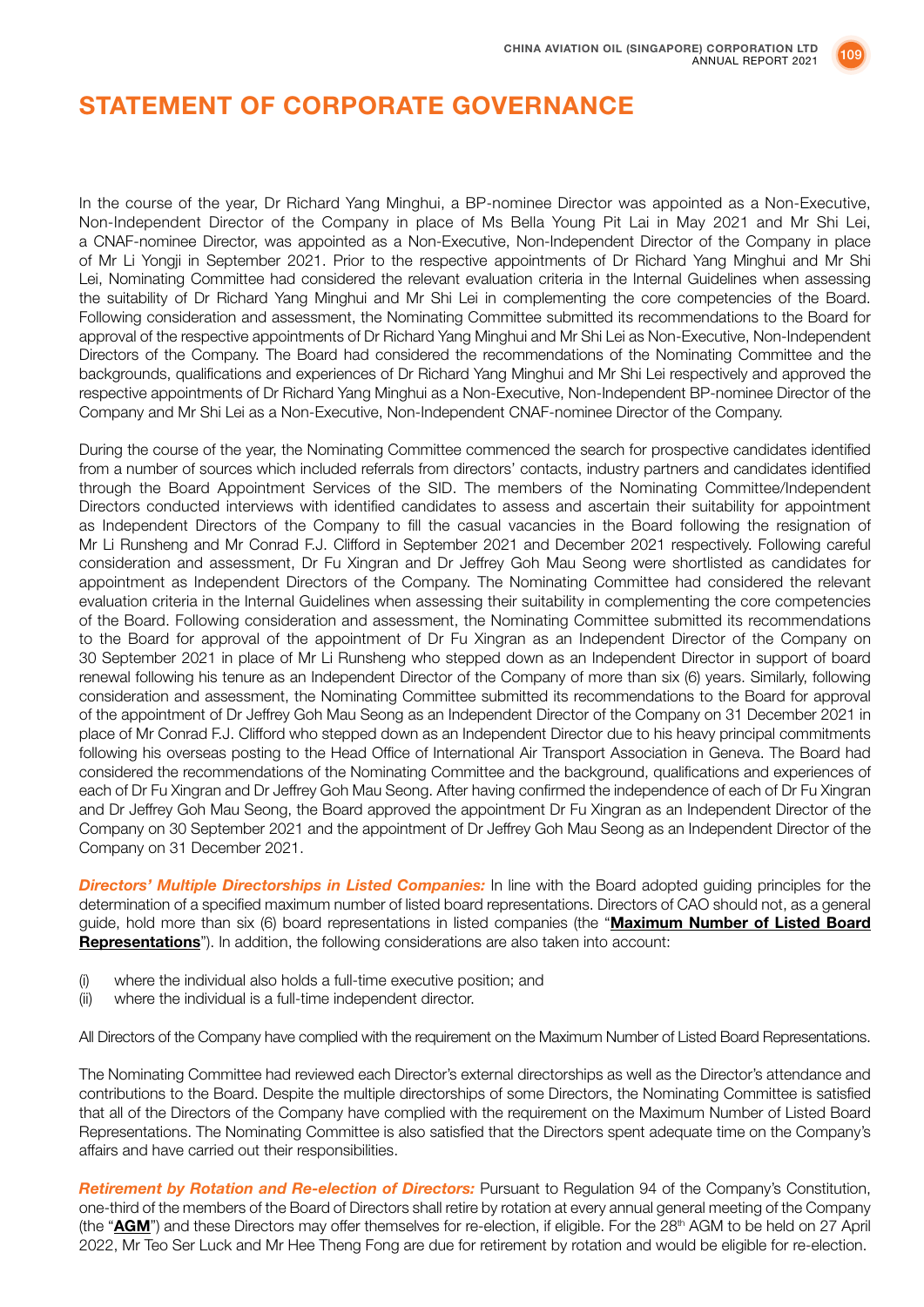

In accordance with Regulation 100 of the Company's Constitution, Dr Richard Yang Minghui and Mr Shi Lei who were appointed as Non-Executive, Non-Independent Directors of the Company on 31 May 2021 and 1 September 2021 respectively, and Dr Fu Xingran and Dr Jeffrey Goh Mau Seong, who were appointed as Non-Executive, Independent Directors of the Company on 30 September 2021 and 31 December 2021 respectively, will each hold office as Directors until the next annual general meeting of the Company and will be eligible for re-election under Regulation 100 at the 28th AGM.

*Board Performance:* The Nominating Committee evaluated the performance of each Director and the effectiveness of the Board as a whole. The Board has, through the Nominating Committee, implemented a formal process annually for assessing the effectiveness of the Board as a whole, each of its Board Committees and individual Directors (the "Overall Board/ Board Committees' Performance Evaluation"). The Overall Board/Board Committees' Performance Evaluation entailed the completion by each member of the Nominating Committee of a Board assessment and effectiveness questionnaire (the "Board Evaluation Questionnaire").

The elements of the Board Evaluation Questionnaire included questions on (i) the Board's composition; (ii) Board's access to information prior to Board meetings and on an ongoing basis to enable them to properly discharge their duties and responsibilities as Directors; (iii) the expertise and experience of each member of the Board; (iv) the conduct of proceedings of meetings, participation and contributions to the Board both inside and outside of Board meetings; (v) the assessment of the performance benchmark for assessing the performance of the Board as a whole and in ensuring the continued return for shareholders; and (vi) the standard of conduct in preventing conflicts of interest and the disclosure of personal interests and abstention from voting where appropriate.

A summary of the assessment ratings on each of the elements of the Board Evaluation Questionnaire by each member of the Nominating Committee for last three (3) preceding years was also sent to the members of the Nominating Committee.

Each member of the Nominating Committee would first carry out his own assessment and evaluation of the performance of the Board as a whole and its Board Committees using the Board Evaluation Questionnaire.

A general summary of the assessment ratings on each of the elements of the Board Evaluation Questionnaire by each member of the Nominating Committee will be collated by the Company Secretary for the Nominating Committee's deliberation and consensus at its Nominating Committee Meeting held in November 2021.

During the year, each of the Board committees also conducted an annual self-evaluation to assess its effectiveness as a whole and explored ways to further enhance its effectiveness.

The Nominating Committee is satisfied with the current compositions and performances of the Board and the Board Committees, both individually and as a whole.

#### Access to Information

**Information Flow:** The Company has put in place enhanced communication processes between the Board and Management in terms of information flow.

Agenda for meetings and all Board papers for discussions are circulated to Directors at least ten (10) calendar days in advance so that the Directors are prepared for the meetings. However, sensitive matters may be tabled at the meeting itself or discussed without any papers being distributed. Management and senior executives of the Company would be present during the Board meeting or Board Committee meeting, as the case may be, to present their proposals or to answer any questions that Board members may have.

The Board as a whole as well as individual Directors have direct access to Management represented by senior executive officers of the Company and the CAO Group. The Management provides the Directors with monthly updates on the operational and financial performance of the CAO Group, and also responds to regular questions from the Board or individual Directors in a timely manner.

Where the Board deems it necessary, the Board can obtain independent advice from external consultants. This enhances the Board's ability to discharge its functions and duties.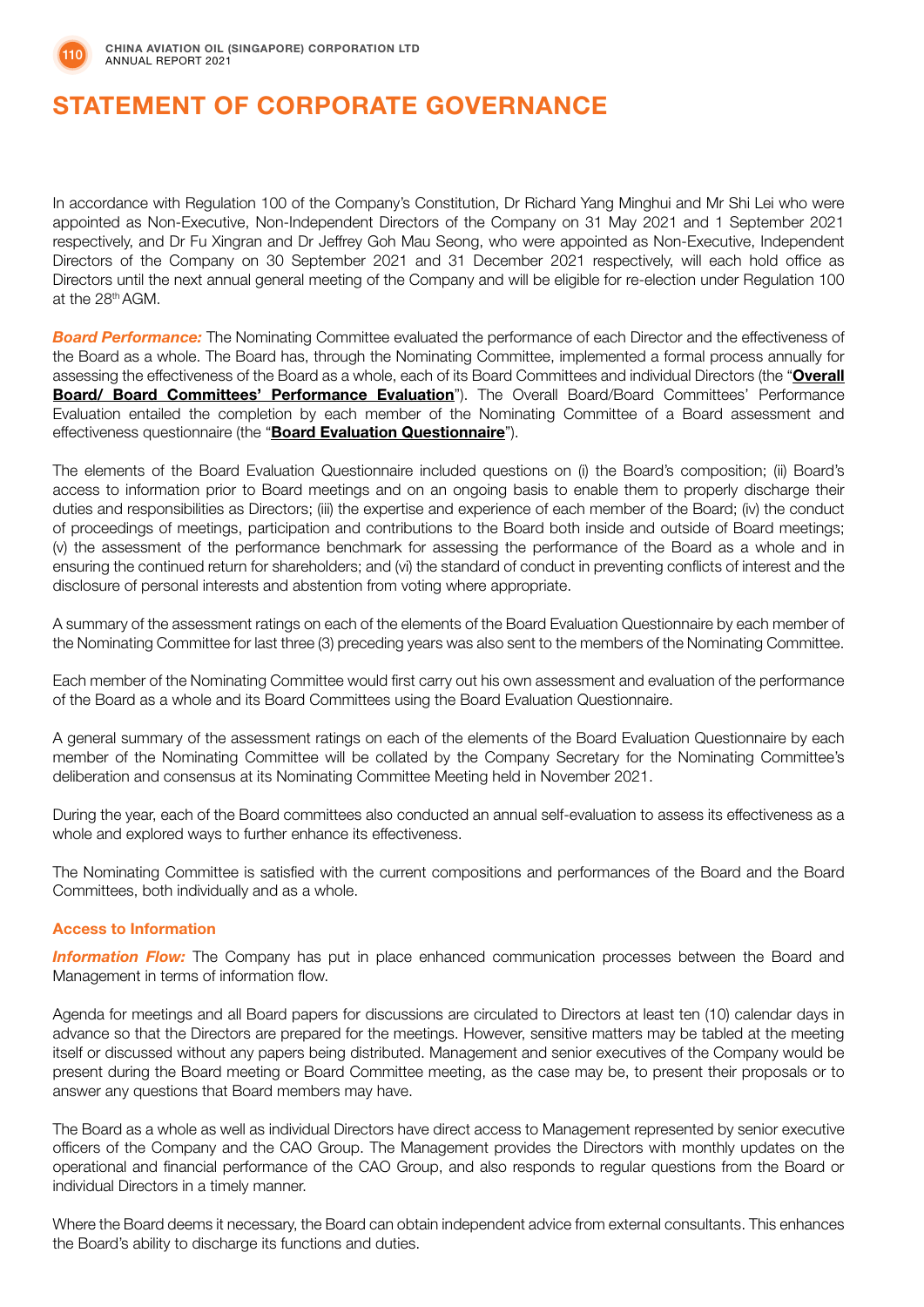

All Board members have direct access to and the advice and services of the Company Secretary. The Company Secretary attends all Board and Board Committee meetings and assists the respective Chairman of the Board/Board Committees in ensuring that Board/ Board Committee papers, procedures and the applicable laws and regulations are adhered to.

Information about the Company and the CAO Group are freely available to each Board member. Management will promptly supply any additional information that the Board requires.

The Board also has ready access to external professionals for consultations.

### (B) REMUNERATION MATTERS

### Procedures for Developing Remuneration Policies/Level and Mix of Remuneration/Disclosure on Remuneration

*Remuneration Committee:* The Board has established a Remuneration Committee to consider and to make recommendations on remuneration matters for the Directors and KMP of the CAO Group. Apart from ensuring consistencies with good practices, the Remuneration Committee is also mindful of the need to ensure that the Company and the CAO Group are able to attract and retain good Directors and senior executives to the business.

As at the date of this report, the Remuneration Committee comprises five (5) members, the majority of whom, including its Chairman, are Independent Non-Executive Directors:

#### Remuneration Committee

| Jeffrey Goh Mau Seong <sup>(1)</sup> | Chairman      |
|--------------------------------------|---------------|
| Shi Lei <sup>(2)</sup>               | Vice Chairman |
| Fu Xingran <sup>(3)</sup>            | Member        |
| Hee Theng Fong                       | Member        |
| Richard Yang Minghui <sup>(4)</sup>  | Member        |

#### Note:

(1) Dr Jeffrey Goh Mau Seong was appointed as Chairman on 31 December 2021 in place of Mr Conrad F.J. Clifford.

(2) Mr Shi Lei was appointed as Vice Chairman on 1 September 2021 in place of Mr Zhang Yuchen.

(3) Dr Fu Xingran was appointed as a member on 30 September 2021 in place of Mr Li Runsheng.

(4) Dr Richard Yang Minghui was appointed as a member on 31 May 2021 in place of Ms Bella Young Pit Lai.

The Remuneration Committee assists the Board and Management by assessing and making remuneration recommendations for the Executive Directors and KMPs of the Company that is appropriate and proportionate to the sustained performance and value creation of the Company, in line with the strategic objectives of the Company.

During the year, the Company used the "Total Remuneration Survey" for the Energy Trading Industry purchased from Mercer as a reference for benchmarking purposes. Mercer and its consultants are independent and are not related to the Company or its Directors.

Broadly, remuneration for the CEO/ED and five (5) KMPs for the financial year ended 31 December 2021 is based on the Company's performance as well as individual performances, and the remuneration for Non-Executive, Independent Directors in the form of fees is based on responsibilities and memberships in the Board and its committees.

All Independent Directors of the Company are paid Directors' fees, subject to the approval of shareholders at the AGM. Directors' fees comprise a basic fee and fees in respect of service on the Board Committees. All Non-executive, Non-Independent Directors of the Company do not receive Directors' fees.

The structure for the payment of Directors' fees for Non-Executive Directors, which is based on a framework comprising basic fees and additional fees for serving on the Board Committees and undertaking additional services for the CAO Group. Fees paid or payable to Independent Directors consider factors such as effort, time spent and responsibilities of these Directors. The CEO/ED does not receive Directors' fees for his Board directorships with the Company or within the CAO Group.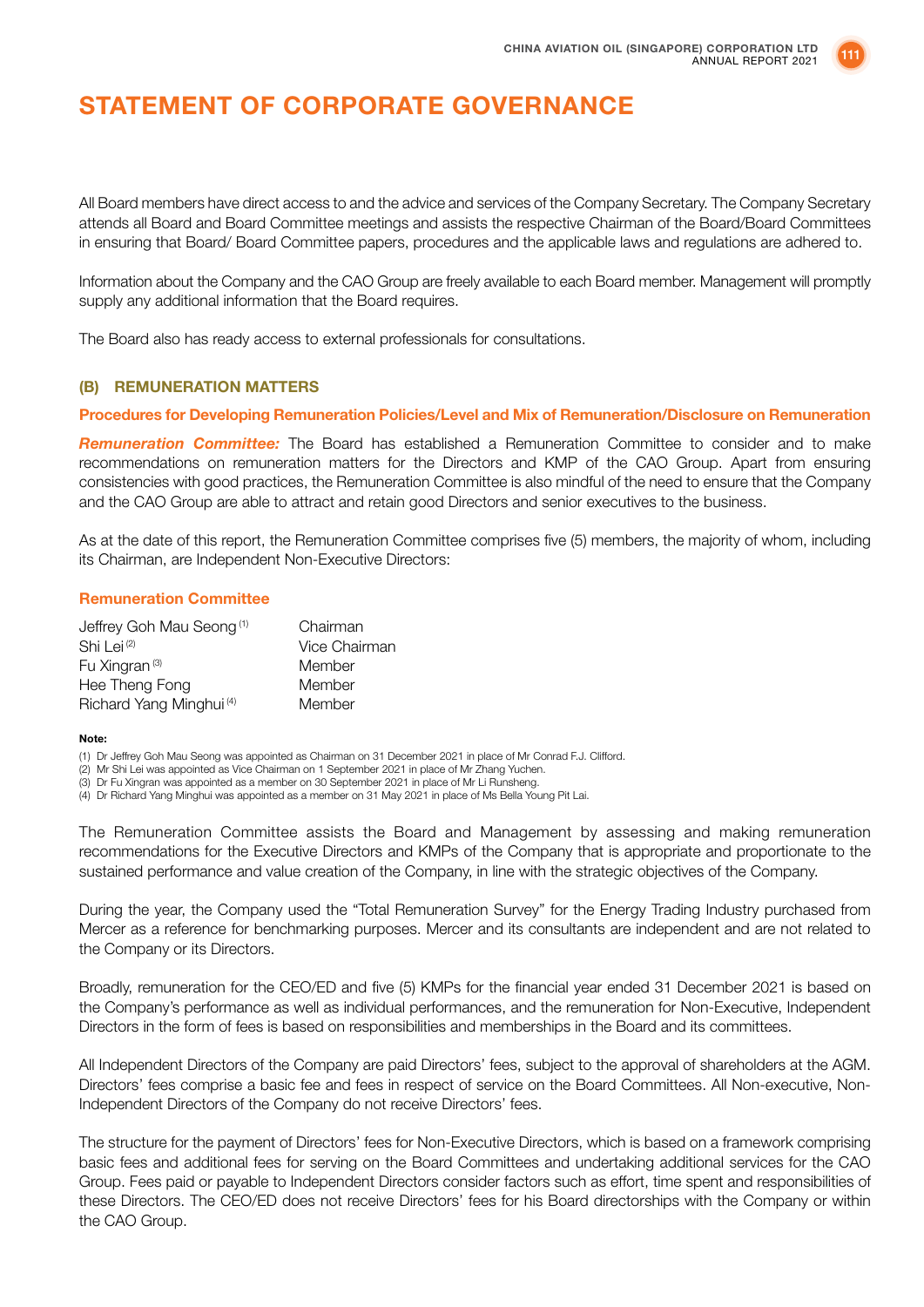

Details on the existing Directors' fee structure are set out below:

- (a) Each independent director will receive a base fee ("**Base Fee**").
- (b) The Chairman of the Audit Committee ("AC") will receive additionally two-thirds of the Base Fee ("AC Chairman's Fee").
- (c) The Chairman of the Risk Management Committee ("RMC") will receive additionally two-thirds of the Base Fee ("RMC Chairman's Fee").
- (d) Chairman of the Remuneration Committee (" $RC$ ") and the Chairman of the Nominating Committee (" $NC$ ") will each receive additionally one-half of the Base Fee.
- (e) Members of AC, RC, NC and RMC will each receive 50% of the respective AC Chairman's Fee, RC Chairman's Fee, NC Chairman's Fee, and RMC Chairman's Fee.
- (f) Non-Executive, Non-Independent Directors, and Executive Directors will not be entitled to receive fees.
- (g) The Lead Independent Director will receive additionally a fixed fee of S\$30,000.

The remuneration of Directors payable for the financial year ended 31 December 2021 is set out below:

| <b>Name of Director</b>                            | Fee<br>(S\$)   | Basic/<br><b>Fixed</b><br><b>Salary and</b><br><b>Allowance</b><br>(S\$) | Variable/<br><b>Performance</b><br><b>Bonus</b><br>(S\$) | <b>Others</b><br>(S\$) | <b>Long-Term</b><br><b>Incentives</b><br>(S\$) | <b>Total</b><br>(S\$) |
|----------------------------------------------------|----------------|--------------------------------------------------------------------------|----------------------------------------------------------|------------------------|------------------------------------------------|-----------------------|
| <b>Executive Director</b>                          |                |                                                                          |                                                          |                        |                                                |                       |
| Wang Yanjun <sup>(1)</sup><br>(CEO/ED)             | $\overline{0}$ | 232,620                                                                  | 90,986                                                   | 46,732                 | $\overline{O}$                                 | 370,338               |
| <b>Non-Executive Directors</b>                     |                |                                                                          |                                                          |                        |                                                |                       |
| Gong Feng <sup>+</sup><br>(Chairman)               | $\Omega$       | N.A.                                                                     | N.A.                                                     | N.A.                   | N.A.                                           | $\overline{0}$        |
| <b>Teo Ser Luck</b><br>(Lead Independent Director) | 138,000        | N.A.                                                                     | N.A.                                                     | N.A.                   | N.A.                                           | 138,000               |
| Li Yongji +                                        | $\overline{0}$ | N.A.                                                                     | N.A.                                                     | N.A.                   | N.A.                                           | $\overline{O}$        |
| Zhang Yuchen <sup>+</sup>                          | $\overline{O}$ | N.A.                                                                     | N.A.                                                     | N.A.                   | N.A.                                           | $\overline{0}$        |
| Li Runsheng                                        | 74,794.52      | N.A.                                                                     | N.A.                                                     | N.A.                   | N.A.                                           | 74,794.52             |
| <b>Hee Theng Fong</b>                              | 108,000        | N.A.                                                                     | N.A.                                                     | N.A.                   | N.A.                                           | 108,000               |
| Conrad Frederick James Clifford <sup>(2)</sup>     | 86,575.34      | N.A.                                                                     | N.A.                                                     | N.A.                   | N.A.                                           | 86,575.34             |
| Bella Young Pit Lai+                               | $\overline{O}$ | N.A.                                                                     | N.A.                                                     | N.A.                   | N.A.                                           | $\overline{O}$        |
| Eugene Leong Jhi Ghin+                             | $\overline{0}$ | N.A.                                                                     | N.A.                                                     | N.A.                   | N.A.                                           | $\overline{O}$        |
| Richard Yang Minghui+                              | $\overline{O}$ | N.A.                                                                     | N.A.                                                     | N.A.                   | N.A.                                           | $\overline{0}$        |
| Shi Lei <sup>+</sup>                               | $\overline{O}$ | N.A.                                                                     | N.A.                                                     | N.A.                   | N.A.                                           | N.A.                  |
| Fu Xingran <sup>(3)</sup>                          | 25,205.47      | N.A.                                                                     | N.A.                                                     | N.A.                   | N.A.                                           | 25,205.47             |
| Jeffrey Goh Mau Seong <sup>(4)</sup>               | 0              | N.A.                                                                     | N.A.                                                     | N.A.                   | N.A.                                           | $\overline{0}$        |

#### Notes:

<sup>(1)</sup> The total remuneration of Mr Wang Yanjun shown above includes the 2020 variable bonus paid during the financial year 2021 and excludes the 2021 variable bonus payable during the financial year 2022.

<sup>(2)</sup> Mr Conrad F. J. Clifford was appointed as a Non-Executive, Independent Director on 19 February 2021. He was concurrently appointed as Chairman of the Remuneration Committee in place of Mr Hee Theng Fong who stepped down as the Chairman of the Remuneration Committee and was appointed as the Chairman of the Risk Management Committee.

<sup>(3)</sup> Dr Fu Xingran was appointed a Non-Executive, Independent Director on 30 September 2021 in place of Mr Li Runsheng who resigned on the same date. He was concurrently appointed as the Chairman of the Nominating Committee and a member of the Audit Committee and the Remuneration Committee.

<sup>(4)</sup> Dr Jeffrey Goh Mau Seong, was appointed as a Non-Executive, Independent Director on 31 December 2021 in place of Mr Clifford who resigned on the same date. Dr Goh was concurrently appointed as Chairman of the Remuneration Committee and a member of the Nominating Committee and the Risk Management Committee.

<sup>+</sup> Non-Executive, Non-Independent Directors of the Company do not receive Directors' fees.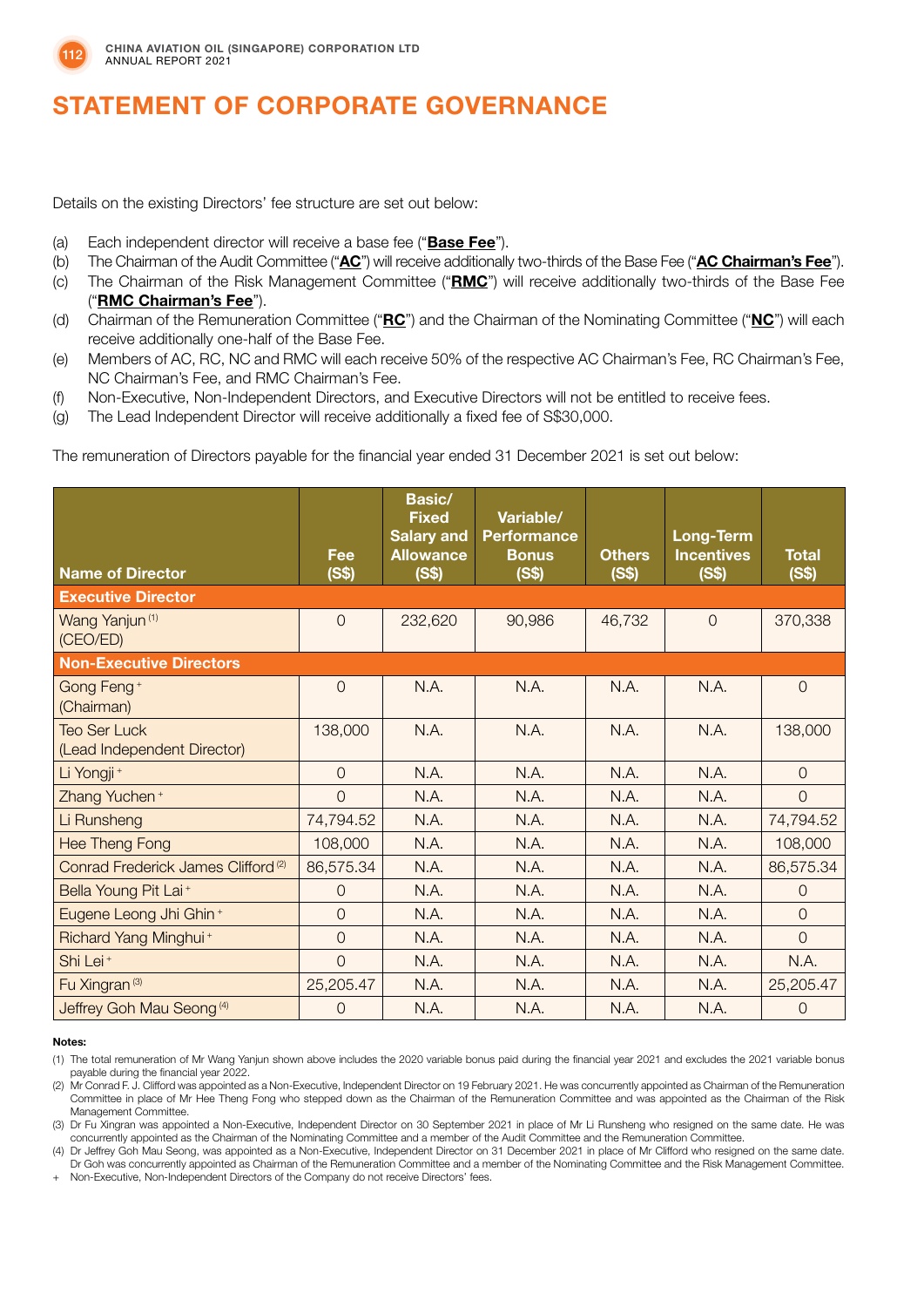| <b>Remuneration Bands</b>                                                                  | Name of Key<br><b>Management</b><br><b>Personnel</b> | <b>Base/Fixed</b><br><b>Salary</b><br>$(\%)$ | Variable<br><b>Bonus</b><br>(%) | <b>Allowances</b><br>& Other<br><b>Benefits</b><br>(%) | <b>Long-Term</b><br><b>Incentives</b><br>(%) | <b>Total</b><br>(%) |
|--------------------------------------------------------------------------------------------|------------------------------------------------------|----------------------------------------------|---------------------------------|--------------------------------------------------------|----------------------------------------------|---------------------|
| S\$500,001 - S\$750,000                                                                    | Elizza Ding                                          | 75.0                                         | 22.3                            | 2.7                                                    | 0.0                                          | 100.0               |
|                                                                                            | Xu Guohong                                           | 65.0                                         | 23.5                            | 11.5                                                   | 0.0                                          | 100.0               |
| S\$250,000 - S\$500,000                                                                    | Doreen Nah                                           | 73.5                                         | 23.0                            | 3.5                                                    | 0.0                                          | 100.0               |
|                                                                                            | Koh Jia Mian                                         | 71.5                                         | 21.0                            | 7.5                                                    | 0.0                                          | 100.0               |
| <b>Below S\$250,000</b>                                                                    | Guo Feng                                             | 69.7                                         | 12.5                            | 17.7                                                   | 0.0                                          | 100.0               |
| <b>Total Remuneration of</b><br><b>Five (5) Key Management</b><br>Personnel <sup>(1)</sup> |                                                      |                                              | S\$1,787,858                    |                                                        |                                              |                     |

(1) The remuneration disclosed for the KMP includes the 2020 variable bonus paid during the financial year 2021 and excludes the 2021 variable bonus payable during the financial year 2022.

There are no employees in the CAO Group who are immediate family members of the Chairman or any of the Directors during the financial year ended 31 December 2021. "Immediate family member" means the spouse, child, adopted child, stepchild, brother, sister, and parent.

The remuneration of the CAO Group's five (5) KMP takes into consideration the pay and employment conditions in the same industry and is performance-related.

The remuneration package of Directors and key management personnel include the following:

Basic/fixed salary – The basic salary (exclusive of statutory employer contributions to Central Provident Fund) for the CEO/ED and each KMP were approved by the Remuneration Committee and endorsed by the Board, taking into account the performance of the individual for the financial year 2021, the inflation price index and information from independent sources on the pay scale for similar jobs in a selected group of comparable organisations.

Variable/Performance - The CAO Group operates a bonus scheme for all employees, including the CEO/ED. The criteria for the bonus scheme are the level of profit achieved from certain aspects of the CAO Group's business activities against targets, together with an assessment of the Company's and individual's performance during the year. The remuneration disclosed above for the CEO/ED and the five (5) KMPs included the variable bonuses in relation to business performance targets achieved for the Company during the financial year.

Others – Benefits in kind such as statutory employer contributions to Central Provident Fund, employer's contributions to social security funds for CNAF seconded personnel and other short-term benefits are made available where appropriate and consistent with common industry practices.

### (C) ACCOUNTABILITY AND AUDIT

### Accountability:

The Board, with the assistance of the Audit Committee, reviewed all financial statements of the Company and the CAO Group. The Board is accountable to shareholders and always aims to present a balanced and understandable assessment of the Company's and the CAO Group's financial position and prospects to shareholders on a timely basis. The half-year and full-year results were announced or issued within the mandatory period. The Board also ensures that timely announcements of other matters as prescribed by the SGX-ST Listing Manual requirements and other relevant rules and regulations are made.

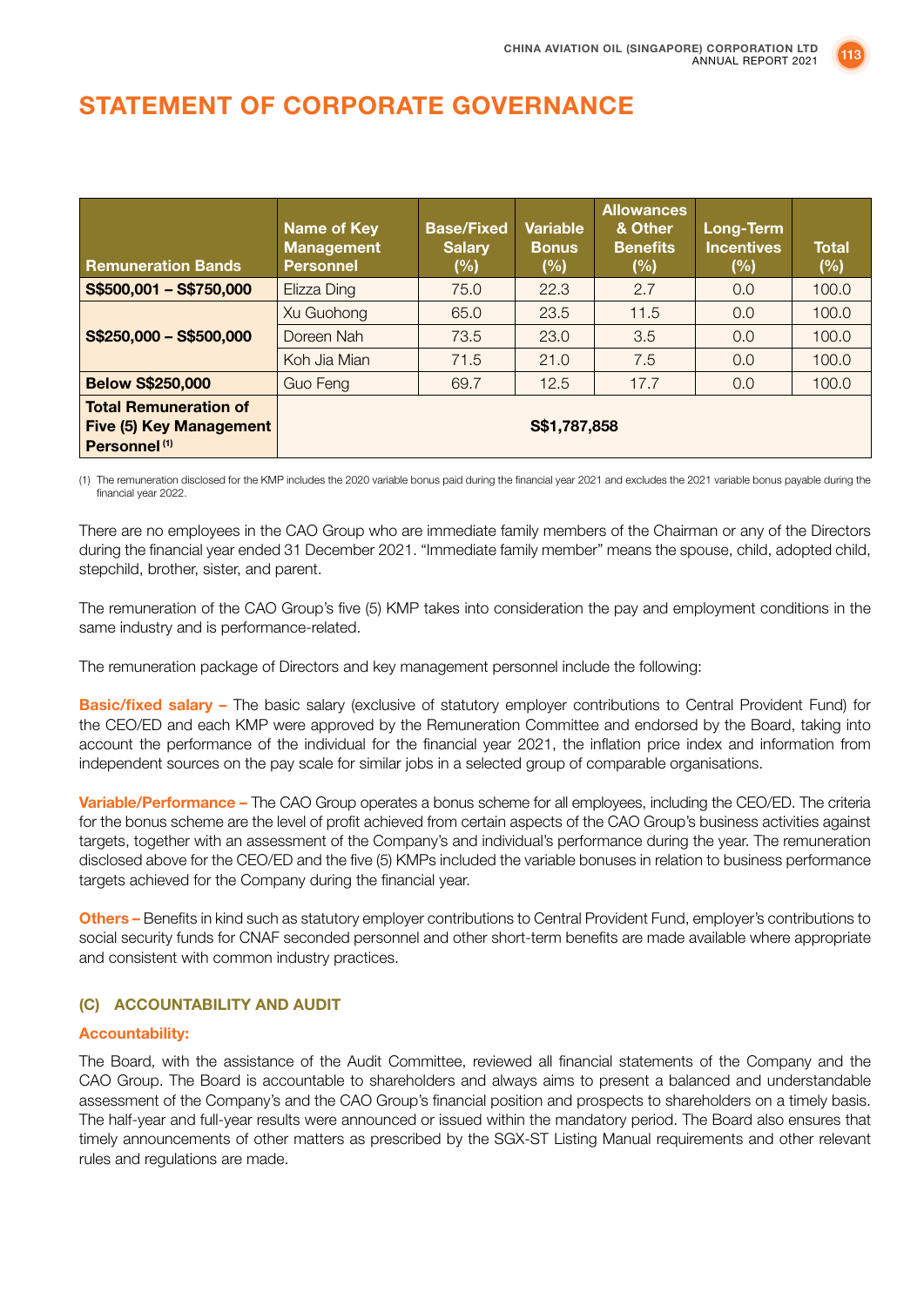

Board members are provided with management accounts on a monthly basis. Such reports keep the Board informed, on a balanced and understandable basis, of the CAO Group's performance, financial position and prospects and consist of the consolidated profit and loss accounts, analysis of sales, operating profit, pre-tax and attributable profit by business segments compared against the budgets, together with explanation given for significant variances for the month and year-to-date.

The Board had adopted a Financial Audit Management Measures (the "Financial Audit Management Measures") which had been drafted in accordance with the requirements of the Singapore Companies Act 1967, the Accounting and Corporate Regulatory Authority Code of Professional Conduct and Ethics for Public Accountants and Accounting Entities, the Listing Manual of SGX-ST, 2018 Code and Corporate Governance Policy of CAO. The Financial Audit Management Measures will serve to further strengthen financial supervision, regulate the annual audit of financial statements, improve the quality of accounting information as well as enhance the level of financial management of the CAO Group. In line with the prevailing regulatory requirements of the State-owned Assets Supervision and Administration Commission of the State Council of the People's Republic of China, which has jurisdiction over CNAF, which is a state-owned enterprise of the People's Republic of China, and over the Company as CNAF's subsidiary, the same audit firm may undertake the financial audit of the CAO Group for not more than five (5) consecutive financial years. For audit firm with good audit quality track record, the Company may request for extension of engagement of the same audit firm and obtain approval from the Audit Committee and the Board, but the number of years of consecutive financial audits shall not exceed eight (8) financial years. The audit firm extending its year of consecutive audits beyond five (5) financial years will be required to change the engagement partner and the signing certified public accountant from the sixth year onwards.

The Audit Committee, in accordance with its terms of reference, reviews the performance of the external auditors on an annual basis. In reviewing the performance of the external auditors, the Audit Committee will focus on the quality and rigour of the audit (e.g. assessment of the effectiveness of the external audit through levels of errors identified, accuracy in handling key accounting audit judgments and response to queries from the Audit Committee); quality of audit services provided, the audit firm's internal quality control procedures, relationship with internal auditors and the Company; and the independence and objectivity of the external auditors.

During the financial year 2021, the Board, through the Audit Committee, Deloitte & Touche LLP ("Deloitte") and internal auditors, BDO LLP ("**BDO**"), scrutinised Management's conduct of the Company's and the CAO Group's business processes and financials. Each area of the Company and the CAO Group was audited on an ongoing basis to ensure that the Company and the CAO Group maintain good corporate practices and governance and financial integrity.

### RISK MANAGEMENT AND INTERNAL CONTROLS

The Board recognises the importance of sound internal control and risk management practices. In this regard, the Board affirms that it is responsible for the CAO Group's systems of internal control and risk management system and had established the Risk Management Committee.

As at the date of this report, the Risk Management Committee comprises five (5) members, all of whom are Non-Executive Directors:

#### Risk Management Committee

| Hee Theng Fong                       | Chairman      |
|--------------------------------------|---------------|
| Zhang Yuchen <sup>(1)</sup>          | Vice Chairman |
| Teo Ser Luck                         | Member        |
| Shi Lei <sup>(2)</sup>               | Member        |
| Jeffrey Goh Mau Seong <sup>(3)</sup> | Member        |

Note:

<sup>(1)</sup> Mr Zhang Yuchen was appointed as Vice Chairman on 1 September 2021 in place of Mr Li Yongji who stepped down as Vice Chairman on the same date.

<sup>(2)</sup> Mr Shi Lei was appointed as a member on 1 September 2021.

<sup>(3)</sup> Dr Jeffrey Goh Mau Seong was appointed as a member on 31 December 2021 in place of Mr Conrad F.J. Clifford who resigned as a Director on the same date.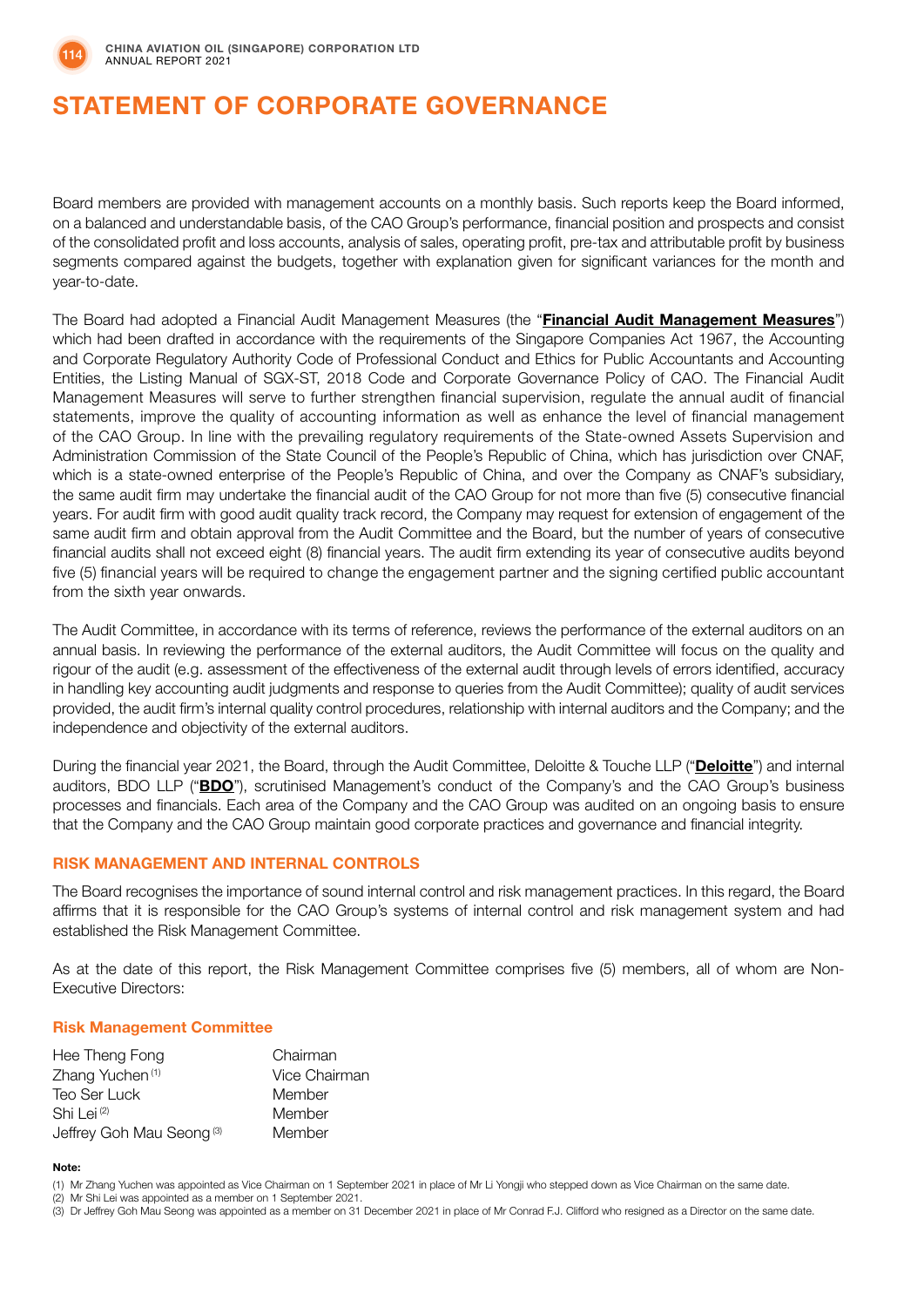

In line with the Risk Management Committee's remit of overall risk management, the Risk Management Committee coordinates the management of major risks under the respective oversight responsibility of the Audit Committee, the Nominating Committee and Remuneration Committee. The Audit Committee, the Nominating Committee and the Remuneration Committee will notify the Risk Management Committee of any material risk matters and report them to the Board after reaching a consensus.

The Risk Management Committee assists the Board and the Company in ensuring adequate measures are in place to manage all material risks (including relating to risk management policies and framework which shall include, among others, the review of market risk, credit risk, operational and compliance risks associated with trading activities, technology risk (including information security risk and cybersecurity risk), reputational risk and other risk concerns (other than in relation to financial reporting and financial-related risks and controls)).

The Risk Management Department of the Company ensures that the risk management activities have been executed daily. The Risk Management Department is responsible for, among others:

- (i) ensuring that risk management activities have been executed daily; and
- (ii) all risk-related policies, processes and limits are implemented and adhered to.

The Risk Management Committee had delegated the day-to-day management of the risks of the Company and the CAO Group to the Company Risk Meeting, which operates within the delegated authority set by the Risk Management Committee from time to time. The Company Risk Meeting comprises the Head of Risk Management, senior Management and relevant functional heads (i.e. from Trading, Operations, Finance and Legal & Compliance), and meets at least once a year as well as on an ad hoc basis when required. The Chairman of the Company Risk Meeting, who is the Head of Risk Management, directly reports to the Chief Financial Officer ("CFO") but also has an independent direct reporting line to the Risk Management Committee.

The Risk Management Report is found on page 78 of the Annual Report.

The adequacy and effectiveness of the system of internal controls of the CAO Group is subject to a periodic review by the Internal Auditors of the Company which is outsourced to BDO and supported by the Compliance team of the Legal & Compliance Department. The key responsibilities of the Compliance function include inter alia:

- (1) review and evaluation of compliance issues across the CAO Group;
- (2) monitoring of new and existing laws and regulations as well as keeping abreast of the status of all relevant compliance activities;
- (3) acting as a channel of communication between compliance investigators and concerned parties;
- (4) setting policies and periodic checks to prevent any unethical or illegal conduct within the CAO Group;
- (5) responding to violation of regulations, policies, rules and standards of conduct within the CAO Group;
- (6) coordination of compliance activities such as providing training to staff of the CAO Group;
- (7) overseeing the annual internal audit for the CAO Group which includes preparation of internal audit schedules including short/long term audit plans, reviewing the annual/quarterly internal audit reports to the Management and the Audit Committee;
- (8) integration and establishment of the CAO Group's internal control framework, policies, processes and systems across the Company, its subsidiaries and associates;
- (9) facilitating and assisting the CAO Group functional heads in formulating policies, operational processes and systems. Ensure that the policies, processes and systems are efficient in implementation and aligned with regulatory requirement;
- (10) establishing and maintaining the CAO Group's Business Continuity Plan;
- (11) establishing and ongoing review of the standard operating templates of the CAO Group to ensure proper departmental ownership of each processes and changes; and
- (12) evaluating the system of internal controls for new projects and business activities and analysis on the impact of such activities on the CAO Group and where necessary, provide recommendations and develop programmes for improvement.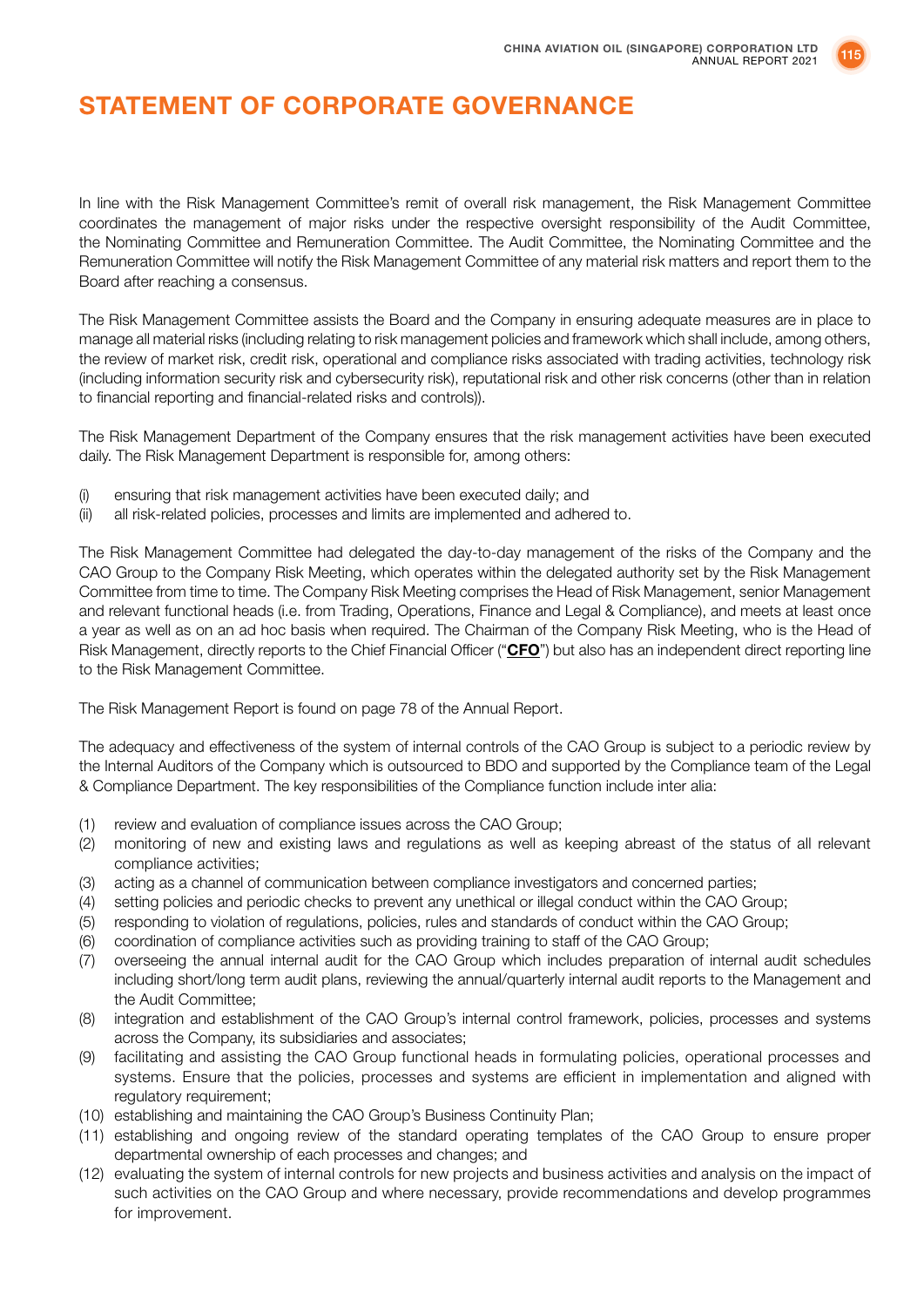

The Head of Legal & Compliance reports directly to the CEO. The Head of Legal & Compliance may also report directly to the Audit Committee for important matters or concerns relating to the system of internal controls of the CAO Group.

As part of the CAO Group's efforts to ensure all employees of the CAO Group stay relevant and informed of the dynamic business environment and uphold core ethics and values that are essential to the long-term success of the CAO Group, the Legal & Compliance Department arranged for all employees of the CAO Group to participate in the mandatory e-learning course modules relating to (1) Anti-Bribery and Anti-Corruption: Managing Third Parties; (2) Conflicts of Interest-Game-Based Assessment; (3) Information Security and Cyber Risk Awareness; (4) Anti-Money Laundering and Counter-Terrorist Financing; (5) Fraud Prevention; and (6) Insider Trading-Game-Based Assessment via the Thomson Reuters' online learning portal. In addition, the Legal & Compliance Department conducted two (2) in-house training sessions namely, (1) Law and Jurisdiction Clauses and General Dispute Management Arising from Contracts; and (2) Trade Sanctions.

In August 2021, the Company conducted a virtual business continuity plan cum IT disaster recovery plan exercise ("BCP/IT Disaster Recovery Exercise") via Zoom involving participants from cross-functional departments of the CAO Group. The objective of the BCP/IT Disaster Recovery Exercise was to assess the Company's business continuity resilience of its key business processes (i.e. front-office to back-end support) through a simulated scenario.

With the assistance of the Audit Committee and the Risk Management Committee, the Board reviews the adequacy and integrity of the internal control systems and processes of the Company from time to time. Corporate Policy on Anti-Money Laundering Measures, including the appointment of an Anti-Money Laundering Compliance Officer, together with other trading-related policies such as Out-of-Office Dealing Policy, Telephone Taping/Instant Messaging/Mobile Phone Policy, Deal Entry Policy, CAO Group Trade Sanctions Policy and CAO Group Corporate Guarantee Policy had been endorsed by the Risk Management Committee and relevant departments had also been mandated with the responsibility to oversee the adoption of the aforesaid policies in their practices, processes and operations.

The internal audit function of the CAO Group, which is outsourced to BDO, assists the Audit Committee and the Board in evaluating the internal control systems and processes, financial and accounting matters, compliance and business and financial risk management. The Audit Committee's responsibilities in the CAO Group's internal controls are complemented by the work of the outsourced Internal Auditors, BDO, the Risk Management Department and the Legal & Compliance Department.

Based on the audit reports, internal control systems review report and management controls in place, the Audit Committee is satisfied that the internal control systems provide reasonable assurance that assets are safeguarded, that proper accounting records are maintained and financial statements are reliable.

In line with the Singapore Standards on Auditing issued in July 2015, the Company's external auditors, Deloitte, will disclose key audit matters in the auditor's reports on the financial statements which include matters that were of most significance in the audit of the financial statements for the financial year ended 31 December 2021 (the "Key Audit Matters").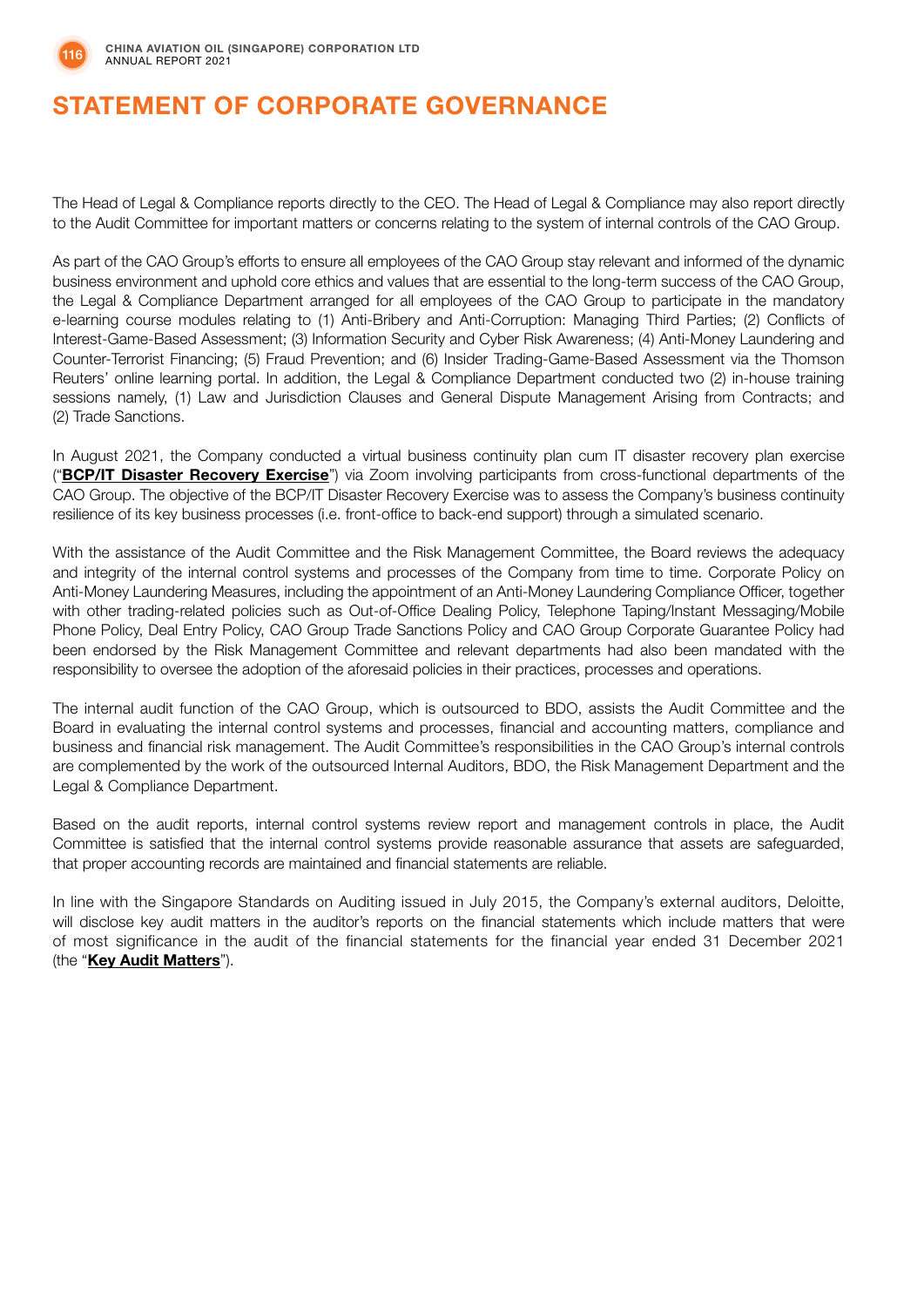Significant financial reporting matters (including the Audit Committee's perspectives on the Key Audit Matters) are summarised below:

| <b>Significant Matters</b>                                                                                                                                                                                                                                                                                                                        | Audit Committee's commentary on its review of the<br><b>Key Audit Matters and decisions made</b>                                                                                                                                                                                                                                                                                                                                                                                                         |  |  |
|---------------------------------------------------------------------------------------------------------------------------------------------------------------------------------------------------------------------------------------------------------------------------------------------------------------------------------------------------|----------------------------------------------------------------------------------------------------------------------------------------------------------------------------------------------------------------------------------------------------------------------------------------------------------------------------------------------------------------------------------------------------------------------------------------------------------------------------------------------------------|--|--|
| <b>Revenue recognition</b>                                                                                                                                                                                                                                                                                                                        |                                                                                                                                                                                                                                                                                                                                                                                                                                                                                                          |  |  |
| Recognition of revenue and purchases have been<br>identified as a risk primarily due to:                                                                                                                                                                                                                                                          | The Audit Committee regularly discussed with management<br>and the external auditors on the standard operating<br>procedures and controls in place to ensure reasonableness                                                                                                                                                                                                                                                                                                                              |  |  |
| complexity in the timing of recognition for trades<br>with deliveries occurring on or around year end<br>as a result of the extent of the CAO Group's<br>distribution network and varying shipping terms<br>with customers; and                                                                                                                   | regarding timeliness, completeness and accuracy of<br>accounting records and reporting. The Audit Committee has<br>considered the reasonableness of the internal controls and<br>procedures on the CAO Group's operating effectiveness.<br>The Audit Committee has also considered the audit<br>procedures performed by the external auditors as well as                                                                                                                                                 |  |  |
| risk of potential deliberate misstatement of the<br>$\bullet$<br>CAO Group's trading positions by failing to report<br>the trades entered or failing to record the trades<br>accurately or on a timely basis.                                                                                                                                     | their audit findings, and noted that no misstatements were<br>uncovered by the external auditors.                                                                                                                                                                                                                                                                                                                                                                                                        |  |  |
| The details of the CAO Group's revenue are disclosed<br>in Notes 3.14 and 20 to the financial statements.                                                                                                                                                                                                                                         |                                                                                                                                                                                                                                                                                                                                                                                                                                                                                                          |  |  |
| Valuation of derivatives, trading inventories and<br>open physical contracts                                                                                                                                                                                                                                                                      |                                                                                                                                                                                                                                                                                                                                                                                                                                                                                                          |  |  |
| The valuation of derivatives, trading inventories<br>and open physical contracts requires significant<br>management judgement in applying the appropriate<br>valuation methodology and incorporating of any<br>contract specific terms including the use of valid and<br>appropriate price index.<br>The valuation techniques and the inputs used | The Audit Committee received regular briefings on the CAO<br>Group's internal controls and compliance. The internal<br>auditors also conducted a review of the Company's system of<br>internal controls and no significant observations were noted.<br>The Audit Committee has considered the reasonableness<br>of the controls in place over the valuation of derivatives,<br>trading inventories and open physical contracts as well as<br>the internal auditors' audit findings. It evaluated and was |  |  |
| in the fair value measurements of the financial<br>instruments are disclosed in Notes 26 and 28 to the<br>financial statements.                                                                                                                                                                                                                   | satisfied that the valuation methodology and inputs used in<br>the valuation were reasonable.                                                                                                                                                                                                                                                                                                                                                                                                            |  |  |

In addition, BDO which had been engaged to conduct a review of the internal control systems and processes of the CAO Group will highlight any internal control weaknesses which have come to their attention in the course of their review. Any such audit findings noted during the audit by external auditors or internal control weaknesses noted during the review by BDO, and recommendations in relation thereto, if any, by the external auditors and BDO respectively, are reported to the Audit Committee.

In accordance with Provision 10.2 of the 2018 Code, the Audit Committee reviewed the written assurance ("Letter of Assurance") from the CEO/ED and CFO on the financial records and the financial statements of the Company for the financial year ended 31 December 2021. The Letter of Assurance provides reasonable assurance to the Board that (1) the financial records of CAO for the financial year ended 31 December 2021 have been properly maintained; (2) the financial statements and the accompanying notes comply with the Singapore Financial Reporting Standards (International) in all material respects; (3) the financial statements and accompanying notes provide a true and fair view of the financial position and performance of CAO and its subsidiaries; (4) the integrity of the financial statements are founded on a sound system of risk management and internal control; and (5) the risk management and internal control system is operating efficiently and effectively in all material respects.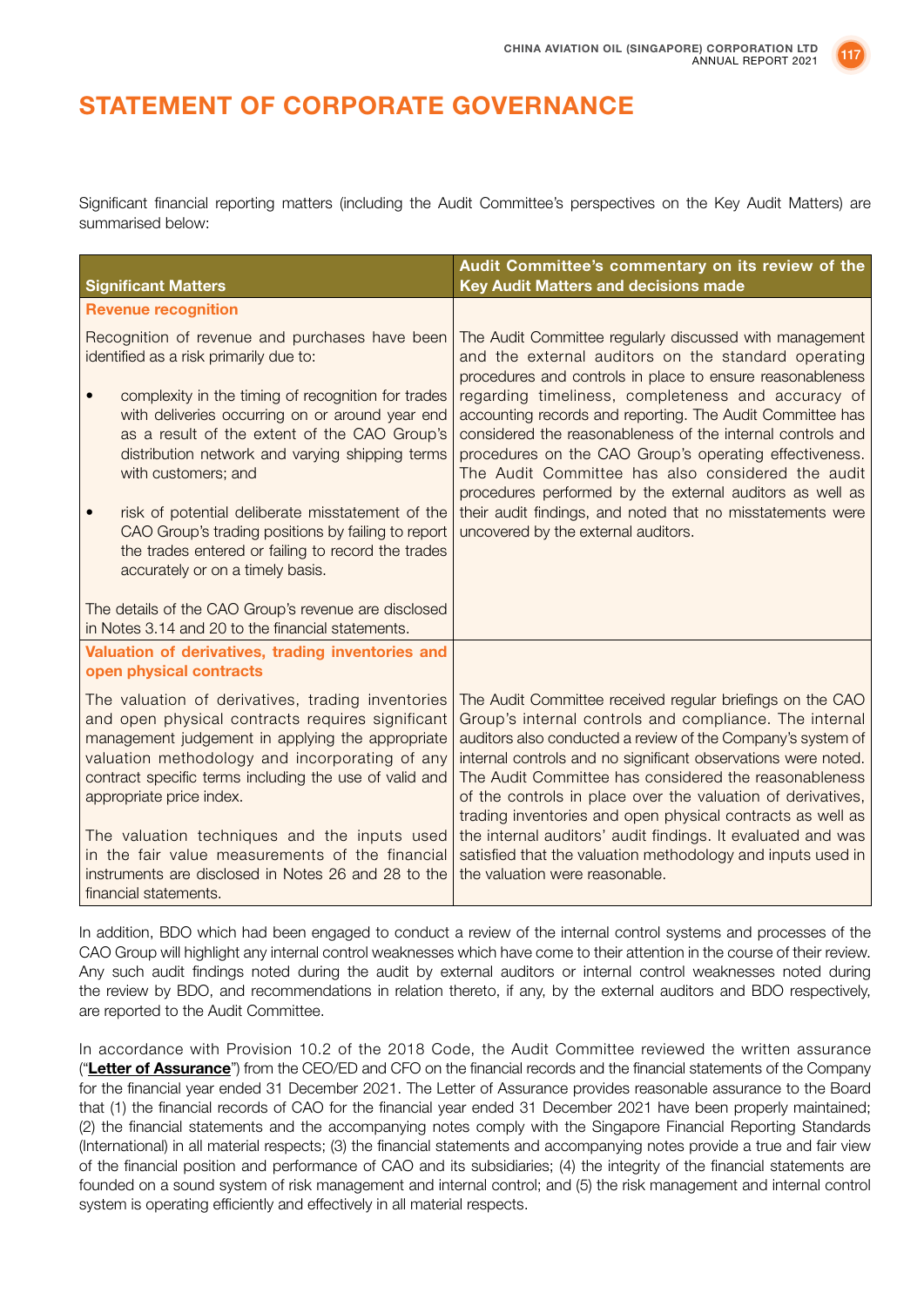

In accordance with Provision 9.2(a) of the 2018 Code, the Board received a Letter of Assurance from the CEO/ED and CFO confirming that the financial records have been properly maintained and the financial statements give a true and fair view of the CAO Group's operations and finances. In accordance with Provision 9.2 (b) of the 2018 Code, the Board also received a Letter of Assurance from the CEO/ED, other members of the Management team and the Head of Risk Management, that the CAO Group's risk management and internal control systems are adequate and effective as at 31 December 2021 to address financial, operational, compliance and information technology risks.

Based on the internal controls established and maintained by the CAO Group, work performed by the internal and external auditors, and reviews performed by management and various Board Committees, the Board, with the concurrence of the Audit Committee and the Risk Management Committee, is of the opinion that the CAO Group's internal controls and risk management systems are adequate and effective as at 31 December 2021 in addressing financial, operational, compliance and information technology risks to provide reasonable assurance for achieving the following objectives:

- (a) effectiveness and efficiency of operations;
- (b) reliability of financial reporting; and
- (c) compliance with applicable laws and regulations.

The Board noted that the system of internal controls and risk management provides reasonable, but not absolute, assurance that the CAO Group will not be affected by any event that could be reasonably foreseen as it strives to achieve its business objectives and goals. In this regard, the Board also noted that no system can provide absolute assurance against the occurrence of material errors, poor judgement in decision-making, human error, losses, fraud or other irregularities.

### AUDIT COMMITTEE

**Composition of the Audit Committee:** As of the date of this report, the Audit Committee comprises five (5) members, all of whom are Non-Executive Directors and the majority, including its Chairman, consists of Independent Directors:

### Audit Committee

| Teo Ser Luck                        | Chairman      |
|-------------------------------------|---------------|
| Zhang Yuchen <sup>(1)</sup>         | Vice Chairman |
| Hee Theng Fong                      | Member        |
| Fu Xingran <sup>(2)</sup>           | Member        |
| Richard Yang Minghui <sup>(3)</sup> | Member        |

#### Note:

- (1) Mr Zhang Yuchen was appointed as Vice Chairman of the Audit Committee on 1 September 2021 in place of Mr Li Yongji who resigned as a Director on the same date.
- (2) Dr Fu Xingran was appointed as a member of the Audit Committee on 30 September 2021 in place of Mr Li Runsheng who resigned as a Director on the same date. (3) Dr Richard Yang Minghui was appointed as a member of the Audit Committee on 31 May 2021 in place of Ms Bella Young Pit Lai who resigned as a Director on the same date.

*Roles of the Audit Committee:* The Audit Committee held four (4) meetings in 2021 where it met with external and internal auditors to review both the Company and the CAO Group's financials and audit reports. A key issue for discussion is the financial statements and announcements made by the Company to shareholders. The members of the Audit Committee, collectively, have expertise or experience in financial management and are qualified to discharge the Audit Committee's responsibilities.

The Audit Committee met with both the external and internal auditors at least once without the presence of the Management.

The Audit Committee assists the Board and the Company in fulfilling its oversight responsibility relating to inter alia, the integrity of the Company's financial statements and financial reporting processes and the Company's system of internal accounting and financial controls, the review of the adequacy and effectiveness of the Company's risk management and internal controls (in relation to financial reporting and other financial-related risks), the adequacy of the scope, resources and performance of the internal audit function, the annual independent audit of the Company's financial statements, the engagement of external auditors and their remuneration, and the evaluation of their qualifications, independence, objectivity and performance.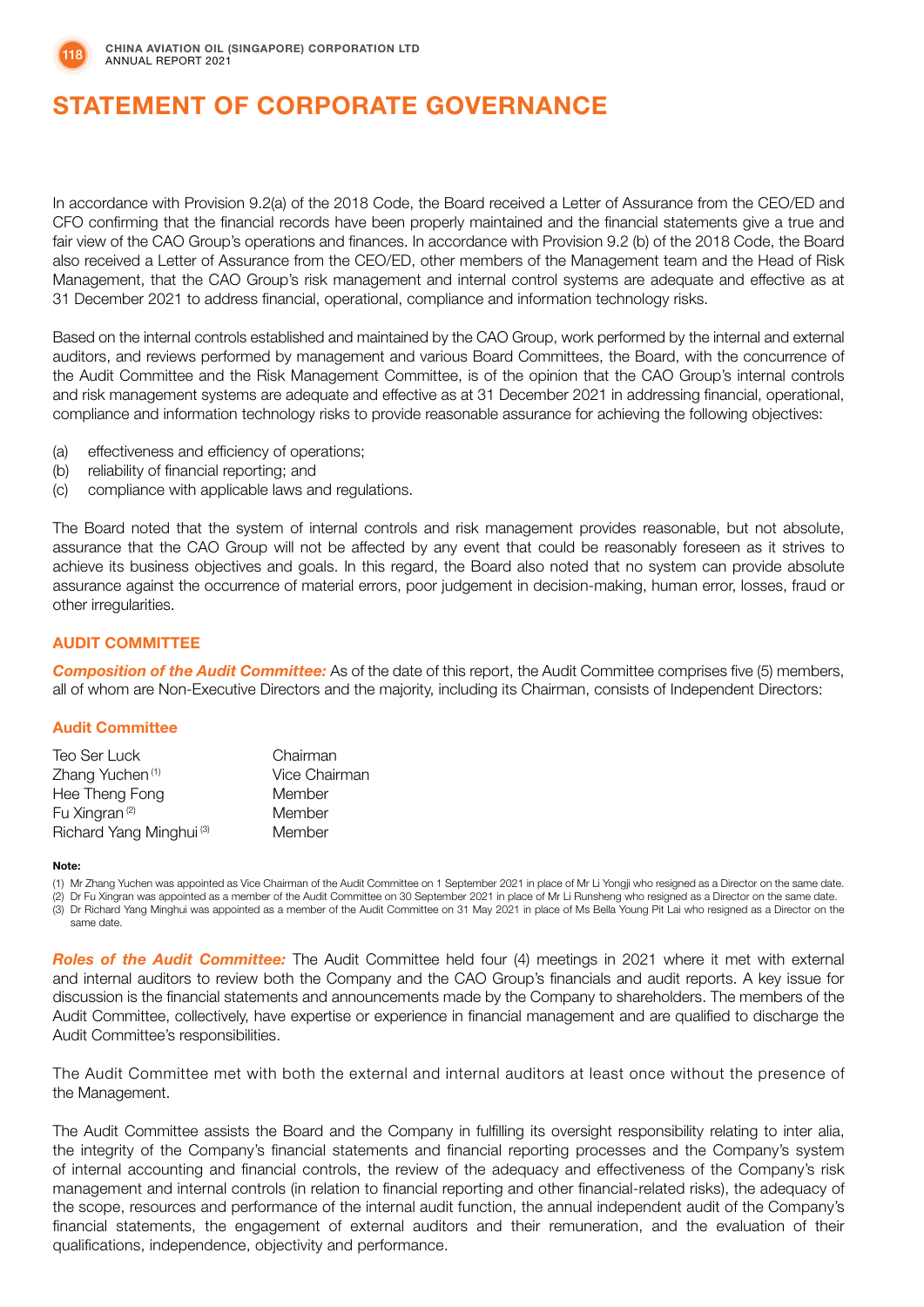

The Audit Committee reviewed the quarterly and annual financial statements for the financial year 2021 and the integrity of financial reporting of the Company, including the accounting principles, for recommendation to the Board for approval. The Audit Committee also reviewed and approved the plans of the internal auditor and external auditor to ensure that such plans adequately cover, in particular, significant internal controls of the Company relating to financial, operational and compliance-related matters. Significant issues are discussed at Audit Committee meetings.

The Audit Committee has full authority to investigate into any matter within its terms of reference, including any suspected fraud or irregularity, or suspected infringement of any relevant laws, rules or regulations.

The Audit Committee has full access to and co-operation of the Management. The Audit Committee also has full discretion to invite any Director or executive officer from the Company or the CAO Group to attend its meetings. The Audit Committee has full access to both external and internal auditors. Where required, the Audit Committee is empowered to obtain external legal advice or such other independent professional advice as the Audit Committee deems necessary.

The Audit Committee monitors all interested person transactions, including transactions under the general mandate on Interested Person Transactions approved by shareholders at the AGM held in April 2021, and conflict of interest situations including transactions, procedures or actions taken which may raise issues about the Management's integrity.

The Audit Committee also evaluates the scope and results of internal audit reports as well as Management's responses to the findings of the internal audit reports. For further discussions about internal audit, please see section (D) INTERNAL CONTROLS.

The Audit Committee has also conducted an annual review of non-audit services and is satisfied that the nature and extent of such services provided by Deloitte will not prejudice their independence and objectivity before confirming their re-nomination.

The Board had proposed to re-appoint Deloitte & Touche LLP as auditors of the Company for the financial year 2022.

The Company implemented the Revised CAO Whistleblowing Policy which included inter alia, clearer guidance relating to the Company's approach and stance on whistleblowing and the means by which whistleblowers can raise serious concerns of any allegations of wrongdoing as well as more explicit indication of the kinds of conduct which might be considered reportable concerns. Under the Revised CAO Whistleblowing Policy, whistleblowers may report any reportable concerns pertaining to any form of misconduct affecting the CAO Group, its customers, partners, suppliers and other stakeholders, via dedicated email addresses: whistle blowing@caosco.com and [auditcommittee\\_whistleblowing@caosco.com.](mailto:auditcommittee_whistleblowing%40caosco.com?subject=)

A summary of the Revised CAO Whistleblowing Policy can be accessed from the Company's external website. Under the Revised CAO Whistleblowing Policy, all reportable incidents will be reviewed within a reasonable time-frame, and after due consideration and inquiry, a decision will be taken on whether to proceed with a detailed investigation. Guidance and direction will be sought from the Management of the Company on the appropriate course of action. Where a reportable incident relates directly or indirectly to any member of the Management, that member of the Management shall abstain from participating in the deliberations relating thereto. Management shall then submit all reported concerns including recommended action (if any) to the Chairman of the Board and/or the Audit Committee for their guidance. The Chairman of the Board and/or the Audit Committee shall decide as to whether the Company should proceed with the investigation of the complaint or whether no further action is considered necessary. In the event that the Chairman of the Board and/or the Audit Committee shall decide that an investigation should proceed, an ad hoc investigation taskforce shall be established and the members of such ad hoc investigation taskforce shall comprise relevant personnel recommended by the Management and approved by the Chairman of the Board and/or the Audit Committee.

The Company had established and implemented the Crisis Management and Business Continuity Plan, Fraud Control Plan and an Enterprise Risk Management Framework and Process. The Crisis Management and Business Continuity Plan provides the CAO Group with a structured process for limiting the intensity or impact of negative threat or event to its employees, products, services, investments, financial stability and reputation.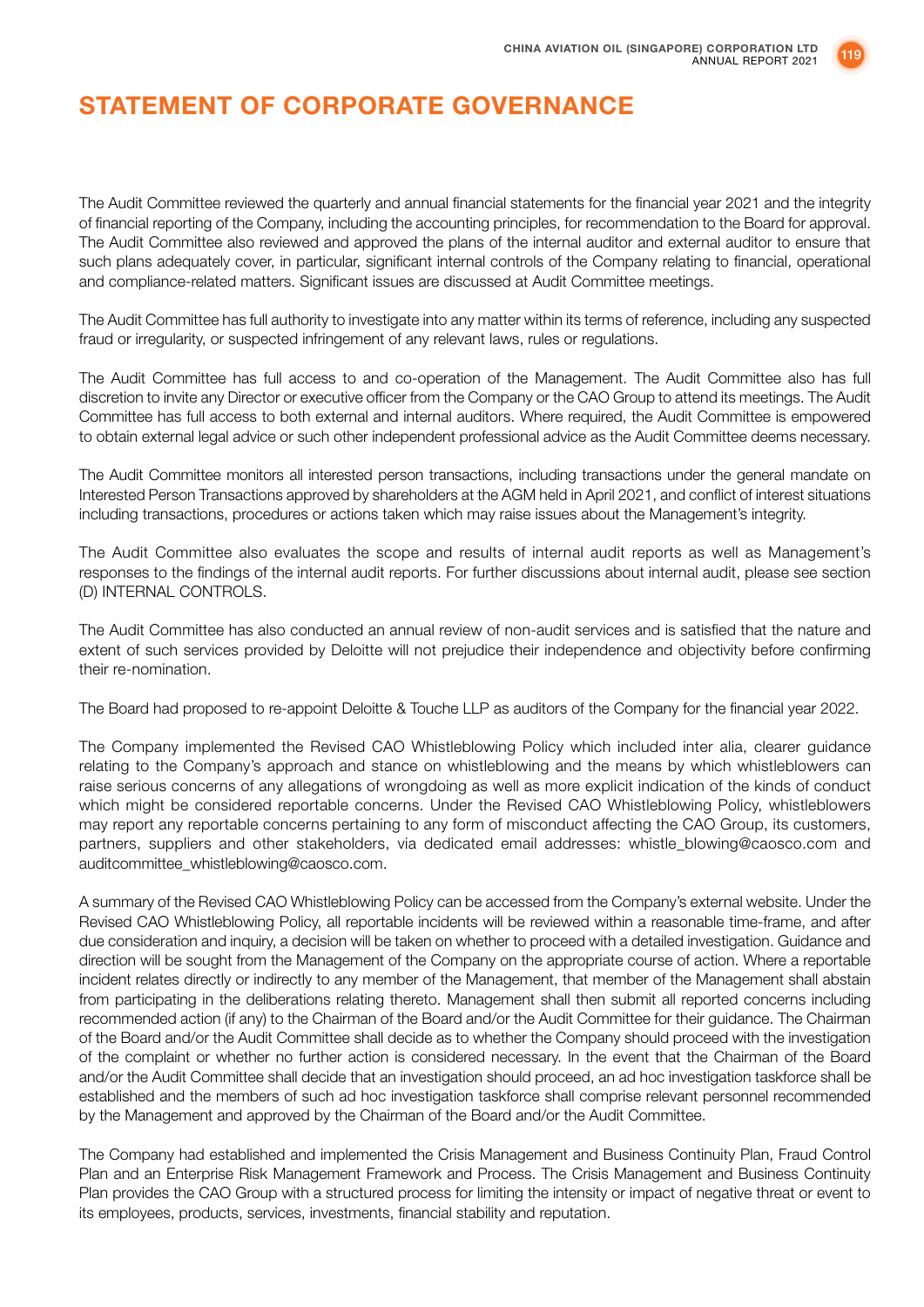

The Fraud Control Plan comprises periodic fraud risk assessments on the Company which is subject to review from time to time.

The Enterprise Risk Management Framework and Process ensures that the Company has a structured approach and framework to regularly assess its enterprise-wide risks. Enterprise Risk Assessments are conducted on a regular basis to identify and deliver an inventory of key risks for the Company and to develop a list of key risk indicators that can help the Company monitor and mitigate its key risks.

In addition, other existing policies, internal guidelines and/or processes and procedures have been put in place by the Company and these include the Administrative Measures for Records and Archives (which replaced the Documents Retention Policy), Contracts/Documents Review Policy and Procedures, Appropriate Use of Information Technology Policy, Revised CAO Whistleblowing Policy, Administrative Measures for the Formulation of Internal Policies and Procedures, Remuneration Policy, Revised Investor Relations Policy, etc.

The Company has put in place an employee handbook which includes a code of business conduct and ethics for employees.

#### Internal Audit

Both the Board and the Audit Committee agree that it is important to have a strong professional internal audit function to enhance their ability to manage risk and safeguard shareholders' interest. It has been determined that the best approach is to engage independent professional auditors to discharge this function and as such, BDO has been retained as the Internal Auditors of the CAO Group.

During the financial year, BDO reviewed the Company's processes and procedures on a continual basis to ensure compliance with the best corporate governance practices. It also reviewed interested person transactions on a regular basis. The Audit Committee is satisfied that BDO had adequate resources to perform its functions and had appropriate standing within the Company.

BDO had presented their internal audit plan 2021/2022 to the Audit Committee. The Audit Committee adopted the audit plan for 2021/2022.

As the Internal Auditors of the CAO Group, BDO had conducted its internal audits in accordance with BDO's global internal audit methodology which is aligned with the Standards for the Professional Practice of Internal Auditing set by The Institute of Internal Auditors.

### (D) COMMUNICATION WITH SHAREHOLDERS

#### Investor Relations and Shareholder Communication

The CAO Group is committed to providing regular, effective and fair communication with its shareholders and the investment community.

Over the years, the Company has won many accolades from the investment community for its proactive approach to shareholder communication and transparency. During the financial year 2021, whilst many award events were cancelled in view of the COVID-19 pandemic, the Company was again ranked by analysts covering the stock as a "Top Singapore Small Cap Jewels" in view of its strong fundamentals and standing in the Singapore equity market, following the Company's "Most Transparent Company" (Winner in Energy Category) by Securities Investors Association of Singapore, the "Best Risk Management" (Gold Award, Mid Cap Category) by Singapore Corporate Awards 2019 as well as named "Best Performing Stock" (Commerce Category) by The Edge Billion Dollar Club in prior years.

The Company, through the Investor Relations team and senior management, maintained active working relationships with domestic and international brokerage firms, investment banks and the media in 2021 despite the challenges posed by the Covid-19 pandemic, communicating via tele-conferencing and video-conferencing whilst working from home for most parts of an extremely challenging year.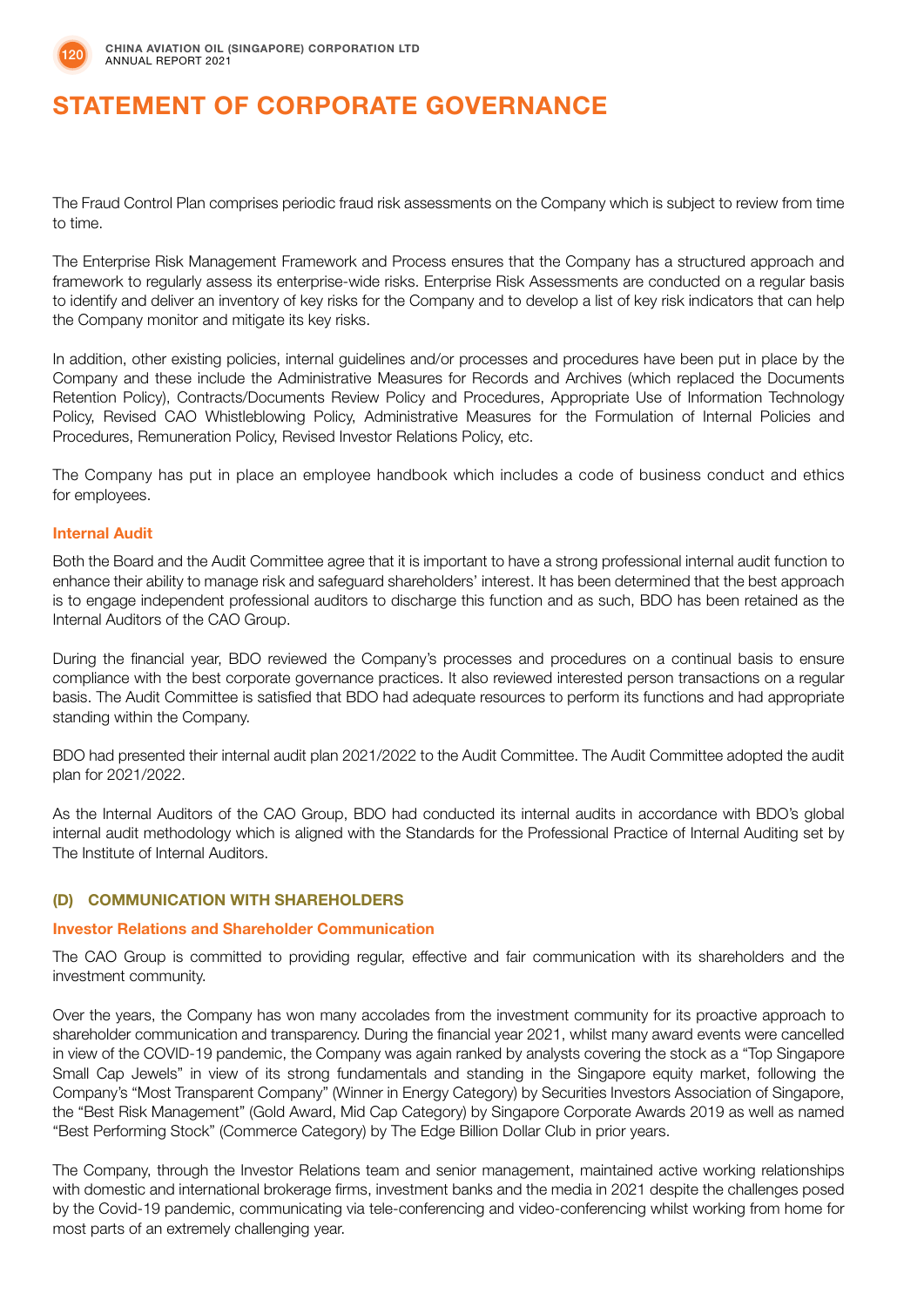

In order to: (i) cultivate wider investing public's familiarity with the CAO Group; (ii) increase global awareness and appreciation of CAO's business strategy, corporate developments, growth strategies and financial performance; and (iii) enhance the quantity and quality of analysts' research, CAO continued its outreach through expanded channels of communication with the international investment and financial community. Increased interactions were conducted through international virtual conferences, face-to-face video meetings, teleconferences, tele-earnings briefings and corporate access webcasts which were broadcast globally across international financial markets.

The Company reviews an analyst's report for factual accuracy of information that is within the public domain but does not provide forward guidance for analysts' earnings estimates, and will not comment on their conclusions, earnings estimates, or investment recommendations.

As a matter of internal policy, the Company will not deny an analyst or investor access to information on the basis of a negative recommendation or a decision no longer to hold the Company's securities. The Company shall not attempt to influence an analyst to change his or her recommendations by exerting pressure through other business relationships.

The Investor Relations Department publishes and maintains a list on the Company website showing names of analysts and firms providing coverage.

Channels of communication with retail investors were made through email correspondences and telephone calls as well as participation in investor virtual conferences. During the year, the Company also participated in several corporate profile seminars for both retail and institutional investors virtually, including investor education seminar organised by SGX-ST.

The Company also engages the media and investment community through news releases and earnings briefings after the announcement of the CAO Group's full year financial results.

To assist members of the Board to gain a current understanding of the views of institutional shareholders, the Board receives (i) a half-yearly investor relations and corporate communications report which cover a wide range of matters including a commentary on the perception of the Company and views expressed by the investment community, media reports, share price performance and analysis, share ownership analysis, highlights of recent investor relations activities; and (ii) a yearly peer companies analysis report which provides a detailed analysis and evaluation on the benchmarking exercise with identified peer companies to provide the Board with a better understanding of CAO's position within the industry as well as identify gaps and learning points.

In addition, the Board adopted the Internal Guidelines on Issuance of Profit Guidance or Profit Warning Announcements which purpose is to allow market expectations to adjust to the likelihood that the Company will either not be living up to an earlier profit guidance, and/or to avoid an earnings shock, negative impact on the share price, sell-off of the Company's shares and/or volatility of trading in the Company's shares, when the financial results are announced.

### Conduct of Shareholder Meetings

All shareholders of the Company are treated fairly and equitably to facilitate the exercise of their ownership rights.

In view of the COVID-19 pandemic, the  $27<sup>th</sup>$  Annual General Meeting (the "AGM 2021") was held via electronic means pursuant to the COVID-19 (Temporary Measures) (Alternative Arrangements for Meetings for Companies, Variable Capital Companies, Business Trusts, Unit Trusts and Debenture Holders) Order 2020 (the "Temporary Measures"). Shareholders of the Company participated in the AGM 2021 by attending the live audio-visual webcast or live audio-only stream, submitting questions in advance of the AGM 2021 and/or appointing the Chairman of the AGM 2021 as proxy to attend, speak and vote on their behalf at the AGM 2021. The Company addressed and responded to all substantial and relevant questions submitted by shareholders prior to, or at the AGM 2021. Minutes of the AGM 2021, which included the responses to substantial and relevant questions from shareholders addressed during the AGM 2021, were published on the external website of the Company.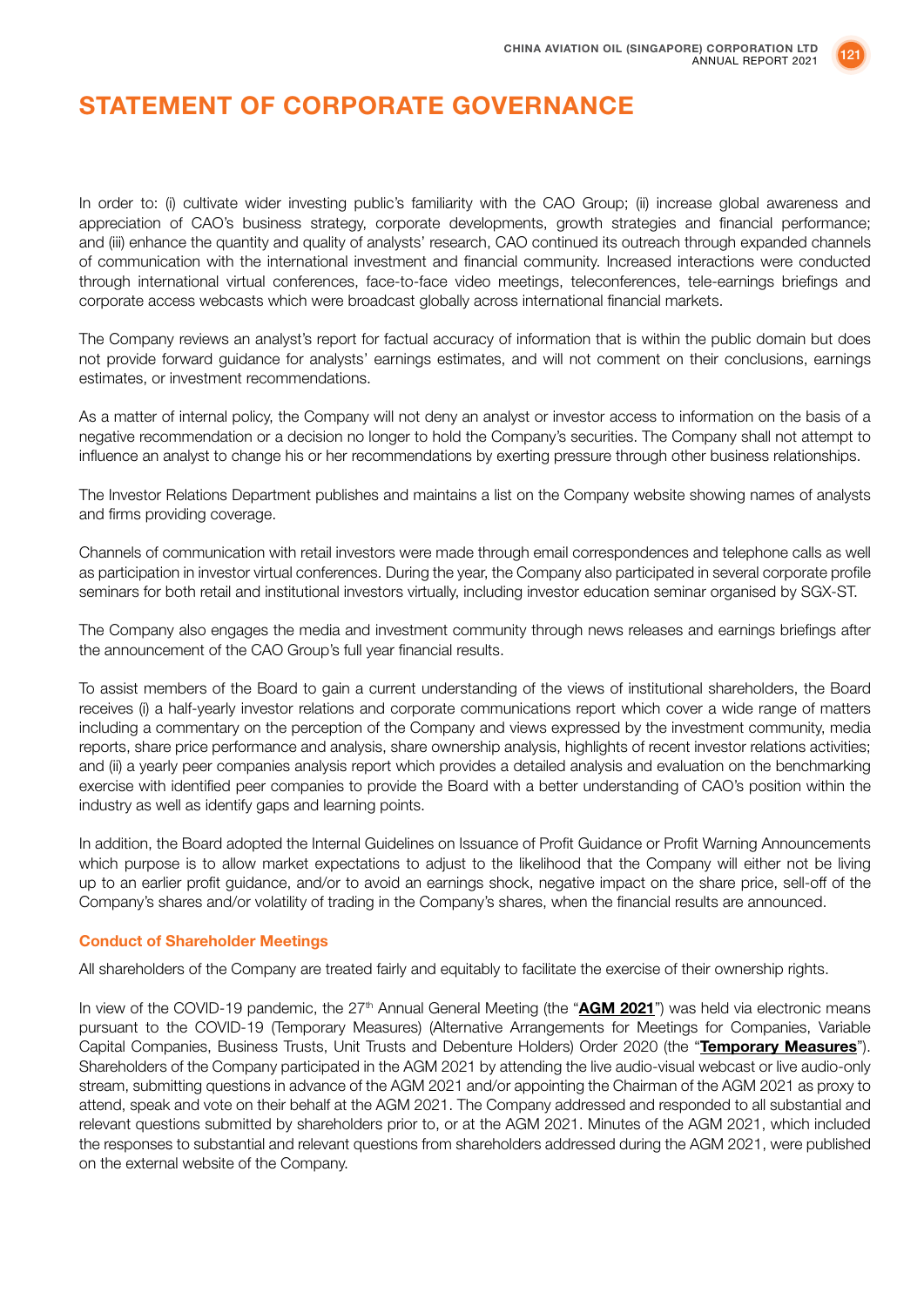

Due to the evolving COVID-19 situation in Singapore, the 28<sup>th</sup> Annual General Meeting (the "AGM 2022") to be held in April 2022 will continue to be held via electronic means pursuant to the Temporary Measures. Alternative arrangements relating to attendance at the AGM 2022 via electronic means (including arrangements by which the meeting can be electronically accessed via live audio-visual webcast or live audio-only stream), submission of questions in advance of the AGM 2022, addressing of substantial and relevant questions at the AGM 2022 and voting by appointing the Chairman of the meeting as proxy at the AGM 2022, are set out in the Company's announcement dated 31 March 2022.

Where there are items of special business to be transacted at the AGM, comprehensive explanatory notes will be sent together with the notice of the AGM.

A shareholder who is not a "relevant intermediary" may appoint up to two (2) proxies during his or her absence, to attend, speak and vote on his or her behalf at general meetings. Shareholders who are "relevant intermediaries" such as banks, capital markets services licence holders which provide custodial services for securities and the Central Provident Fund Board ("CPF"), are allowed to appoint more than two (2) proxies to attend, speak and vote at general meetings. This will enable indirect investors including CPF investors and SRS Investors, to be appointed as proxies to participate at general meetings of the Company.

At each AGM, the CEO/ED or his designate delivers a presentation on the financial performance of the Company for the financial year under review. Directors and the Management are in attendance to address queries and concerns about the Company. The Company's external auditors and internal auditors also attend the AGM. Shareholders are informed of the voting procedures and rules governing the meeting.

The Company Secretary prepares minutes of shareholders' meetings, which incorporates substantial comments or queries from shareholders and responses from the Board and Management. These minutes can be accessed from the Company's external website.

Shareholders also have the opportunity to communicate their views and discuss with the Board and Management matters affecting the Company after the general meetings.

The Constitution of the Company can be accessed from the Company's external website.

### Dividend Policy

The dividend policy of the Company (the "CAO Dividend Policy") sets out the guiding principles for dividend distribution by the Company (the "**Guiding Principles**"). The Guiding Principles included inter alia, maintaining a consistent baseline dividend payout ratio which constitutes thirty percent (30%) of the Company's annual consolidated net profits attributable to shareholders commencing from financial year 2016.

In approving or reviewing a dividend policy or making its recommendations on the timing, amount and form of any future dividends, the Board takes into consideration, among others:

- (a) the expected future capital requirements and growth opportunities available to the CAO Group;
- (b) net earnings of the CAO Group; and
- (c) any regulatory approvals and/or where applicable, approvals required from third parties (e.g. banks and other financial institutions) as appropriate.

A summary of the CAO Dividend Policy can be accessed from the Company's external website.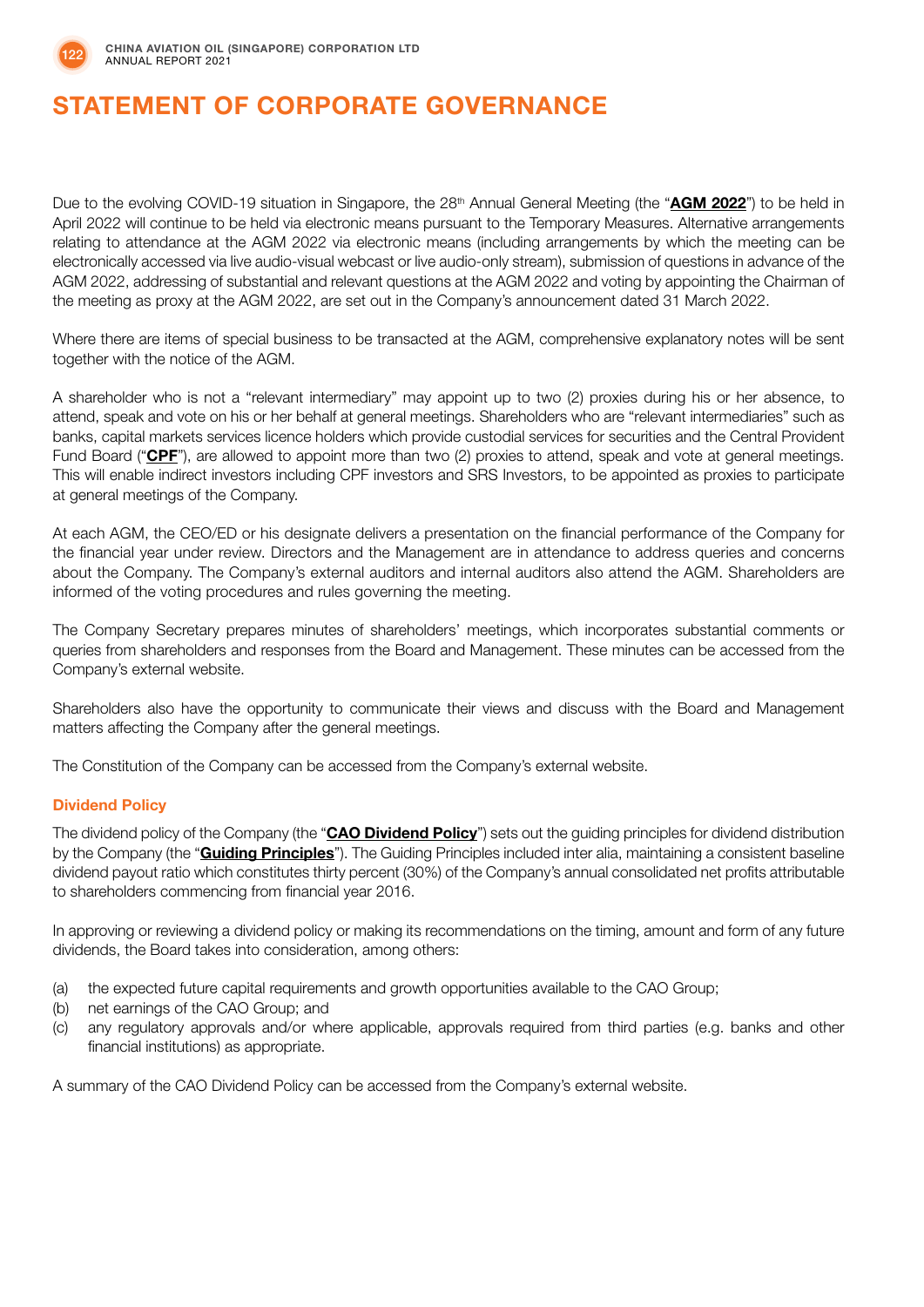

### DEALINGS IN THE COMPANY'S SECURITIES

Following the Company's announcement in April 2020 that it would discontinue with quarterly reporting and would move to semi-annual reporting of its unaudited consolidated financial statements, the Company amended its existing "Guidelines for Dealings in Securities by Directors and Employees of China Aviation Oil (Singapore) Corporation Ltd and its subsidiaries (the "**Internal Guidelines**") to reflect the embargo period for dealing with the shares of Company would commence from "two weeks before the announcement of CAO's results for the first half of the financial year, or one month before the announcement of CAO's results for the second half and full financial year…" instead of "two weeks before announcement of CAO's results for each of the first three quarters of its financial year, or one month before the announcement of CAO's results for its full financial year…". In line with the recommended best practices on dealings in securities set out under Rule 1207(18) of the SGX-ST Listing Manual, the Company has issued a directive to all employees and directors not to deal in the Company's securities on short-term considerations and to abstain from dealing with the Company's securities for a period commencing two (2) weeks before the announcement of the results of the first half of the financial year and one (1) month before the announcement of the full year results and ending on the date of the announcement of the relevant results.

### INTERESTED PERSON TRANSACTIONS

Shareholders have approved the renewal of the general mandate for interested person transactions of the CAO Group on 28 April 2021 (the "IPT Mandate"). The IPT Mandate sets out the levels and procedures to obtain approval for such transactions. Information regarding the IPT Mandate is available on the Company's website at [www.caosco.com](http://www.caosco.com). All business units are required to be familiar with the IPT Mandate and report any such transactions to the Finance Department. The Finance Department keeps a register of the CAO Group's interested person transactions.

Information on interested person transactions for 2021 is found under "Supplementary Information" on page 204.

### REVIEW OF SYSTEM OF INTERNAL CONTROLS

As part of the Company's ongoing process of ensuring effectiveness of its system of internal controls, the established system of internal controls of the Company would be subject to annual review by an independent external reviewer with appropriate experience in corporate governance and risk management processes.

A review of the Company's system of internal controls (the "Review of System of Internal Controls") was conducted for the financial year 2021 by BDO. Based on the findings from the Review of System of Internal Controls, the Company was generally in conformity with Committee of Sponsoring Organizations of the Treadway Commission (the "COSO") Internal Controls Integrated Framework. Risks identified (none of which were rated as high risk) are highlighted in the Risk Assessment section in its report. No other exceptions were noted with respect to internal controls and counter-measures reviewed in the scope of the engagement. BDO had recommended several areas of improvement so as to fully conform to the requirements under the COSO internal controls framework. Accordingly, Management had carefully considered these recommendations from BDO and had taken the necessary actions to implement the same as appropriate.